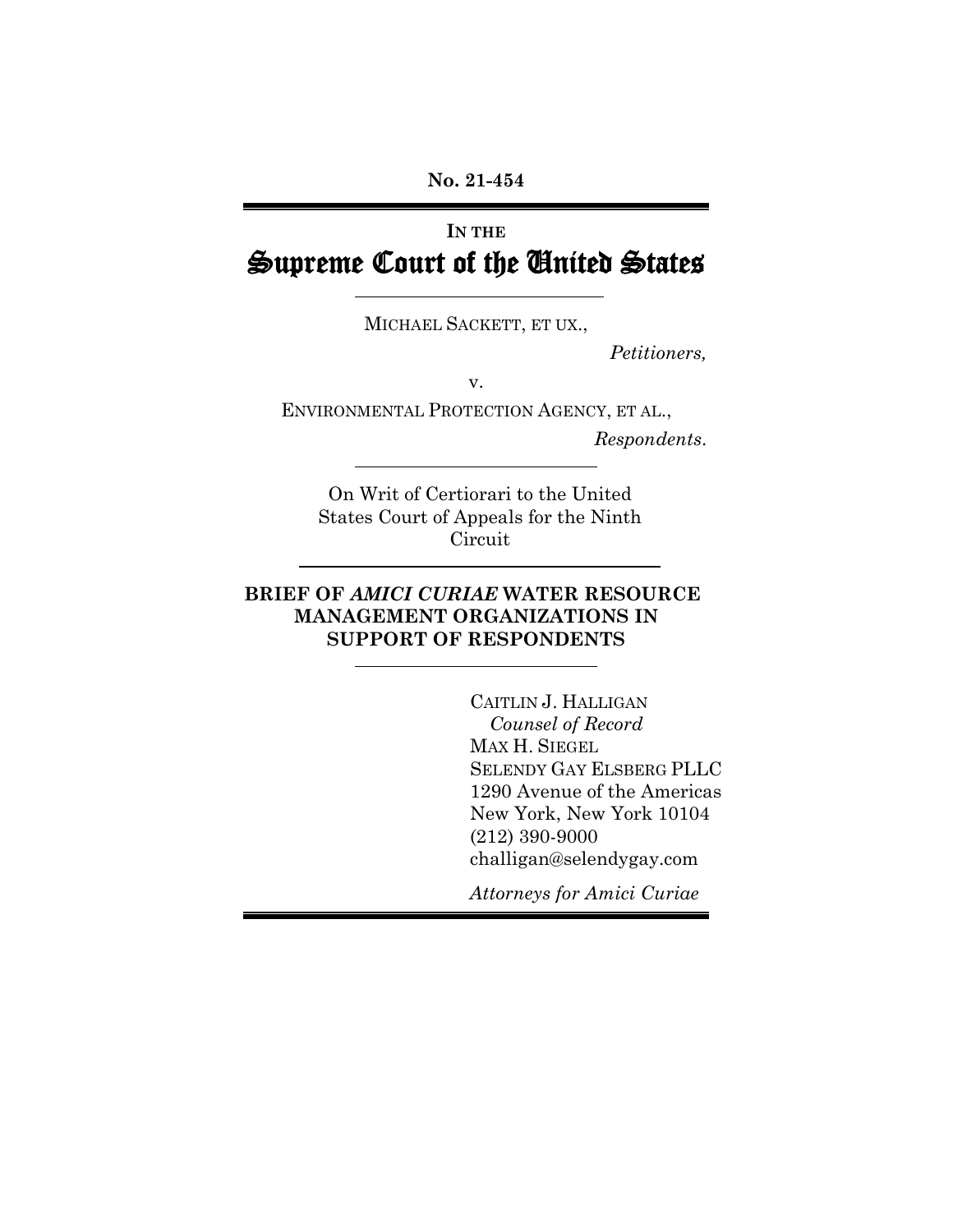## **QUESTION PRESENTED**

<span id="page-1-0"></span>Whether the Ninth Circuit set forth the proper test for determining whether wetlands are "waters of the United States" under the Clean Water Act, 33 U.S.C. § 1362(7).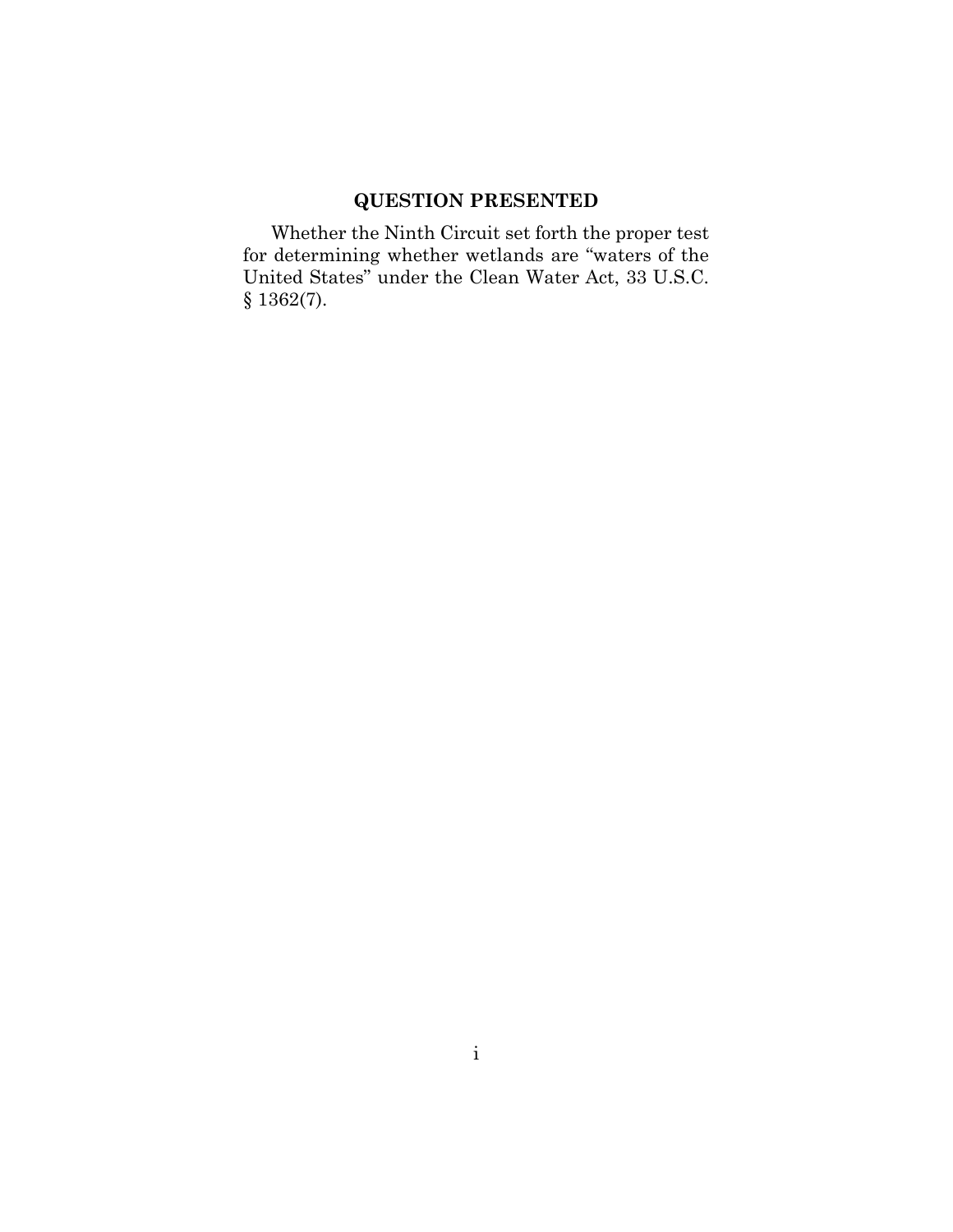## **TABLE OF CONTENTS**

<span id="page-2-0"></span>

|           |    | INTERESTS OF AMICI CURIAE  1                                                                                                                        |
|-----------|----|-----------------------------------------------------------------------------------------------------------------------------------------------------|
|           |    |                                                                                                                                                     |
|           |    |                                                                                                                                                     |
| L.<br>II. |    | PETITIONERS' NARROW<br>CONSTRUCTION OF WOTUS WOULD<br><b>LEAVE SUBSTANTIAL WATERS</b><br>UNREGULATED, TO DISASTROUS<br>THE EXTERNALITIES ASSOCIATED |
|           |    | WITH WATER POLLUTION AND<br>REGULATION REQUIRE A<br><b>COLLABORATIVE FEDERAL-STATE</b>                                                              |
|           | A. | Leaving most water regulation to<br>states alone would create                                                                                       |
|           | В. | <b>Under Petitioners' reading of</b><br><b>WOTUS, downstream states</b><br>would suffer poorer water quality<br>and outsized flood risk 19          |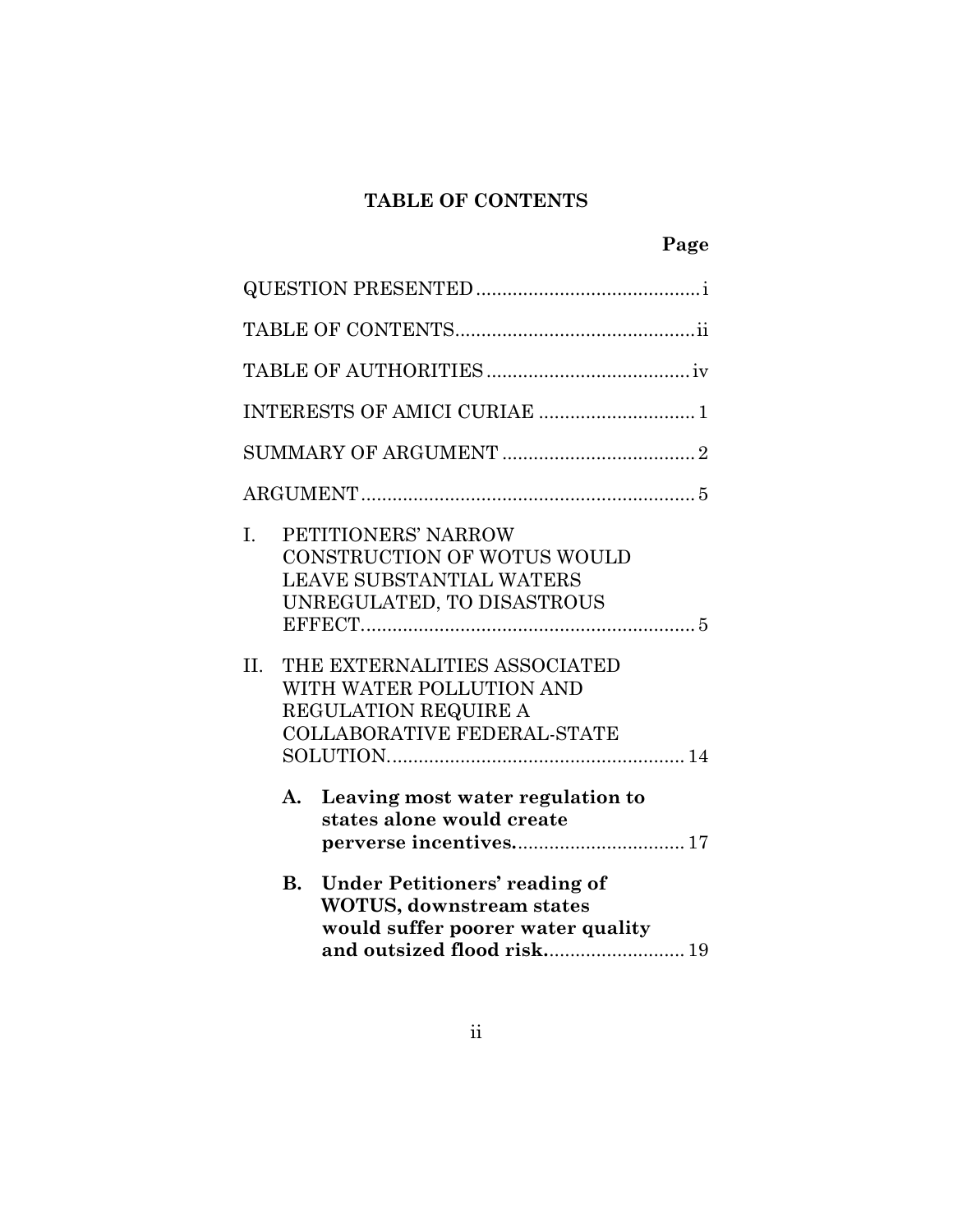|    | C. Developers depend on the<br>certainty afforded by a floor of<br>uniform nationwide regulation21 |  |
|----|----------------------------------------------------------------------------------------------------|--|
|    | III. STATE, TRIBAL, AND LOCAL                                                                      |  |
|    | GOVERNMENTS WOULD STRUGGLE                                                                         |  |
|    | TO FILL THE REGULATORY GAPS                                                                        |  |
|    | THAT WOULD BE LEFT BY                                                                              |  |
|    | PETITIONERS' TEST FOR WOTUS 22                                                                     |  |
| A. | Much state and tribal regulation<br>is integrated with the federal                                 |  |
|    |                                                                                                    |  |
|    | <b>B.</b> Petitioners' interpretation of                                                           |  |
|    | <b>WOTUS</b> would result in                                                                       |  |
|    | inefficiencies and impose heavy                                                                    |  |
|    |                                                                                                    |  |
|    | C. Petitioners' interpretation of                                                                  |  |
|    | <b>WOTUS</b> would require individual                                                              |  |
|    | states to assume new roles in                                                                      |  |
|    | responding to interstate                                                                           |  |
|    |                                                                                                    |  |
|    |                                                                                                    |  |
|    |                                                                                                    |  |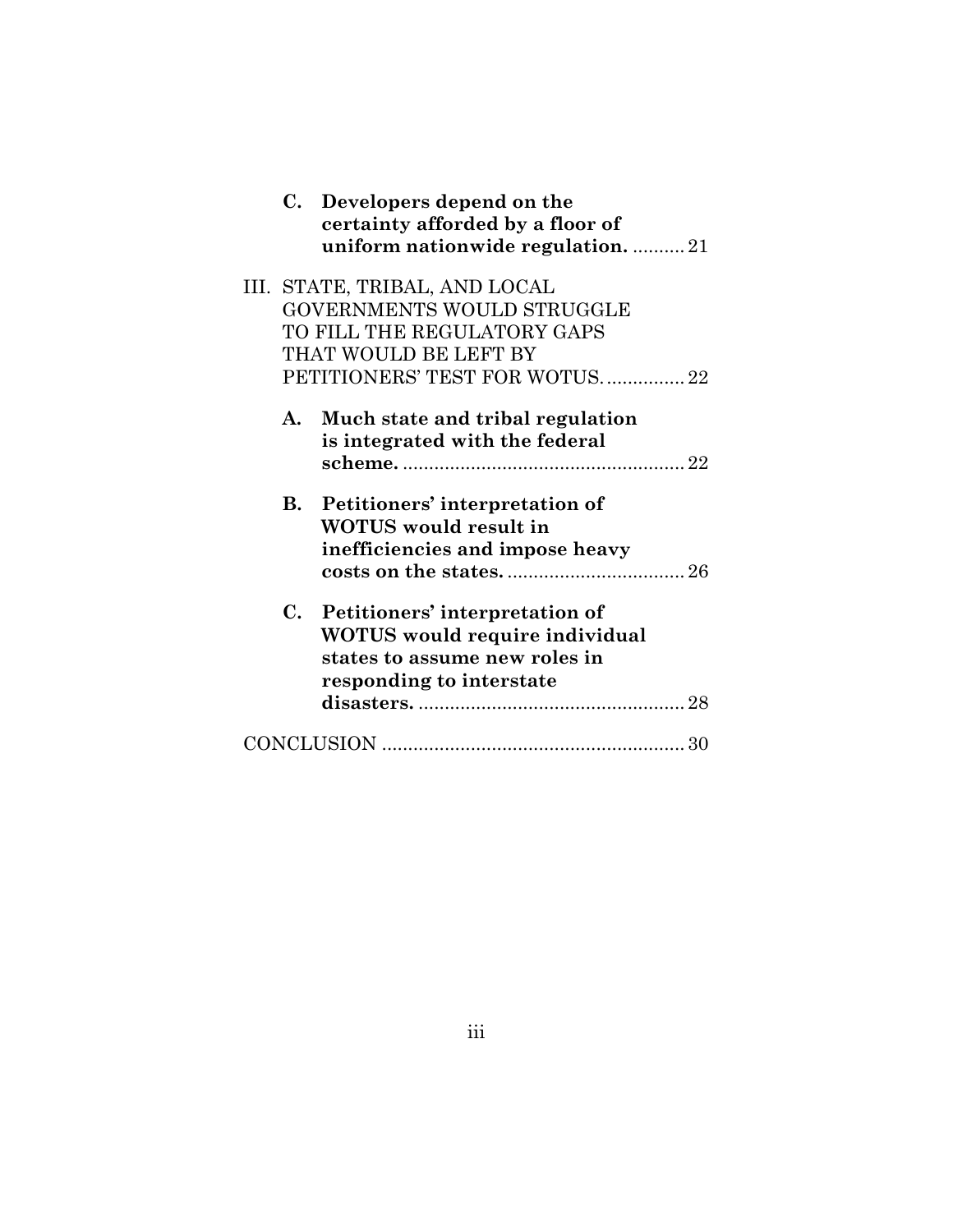## **TABLE OF AUTHORITIES**

## **Page(s)**

## <span id="page-4-0"></span>**Cases**

| Arkansas v. Oklahoma,                              |
|----------------------------------------------------|
| City of Milwaukee v. Illinois,                     |
| In re Needham,                                     |
| Pascua Yaqui Tribe v. EPA,                         |
| Rapanos v. United States,                          |
| United States v. Riverside Bayview Homes,<br>Inc., |
| Statutes                                           |
|                                                    |
|                                                    |
|                                                    |
|                                                    |
|                                                    |

33 U.S.C. § 1342.............................................. *[passim](#page-19-1)*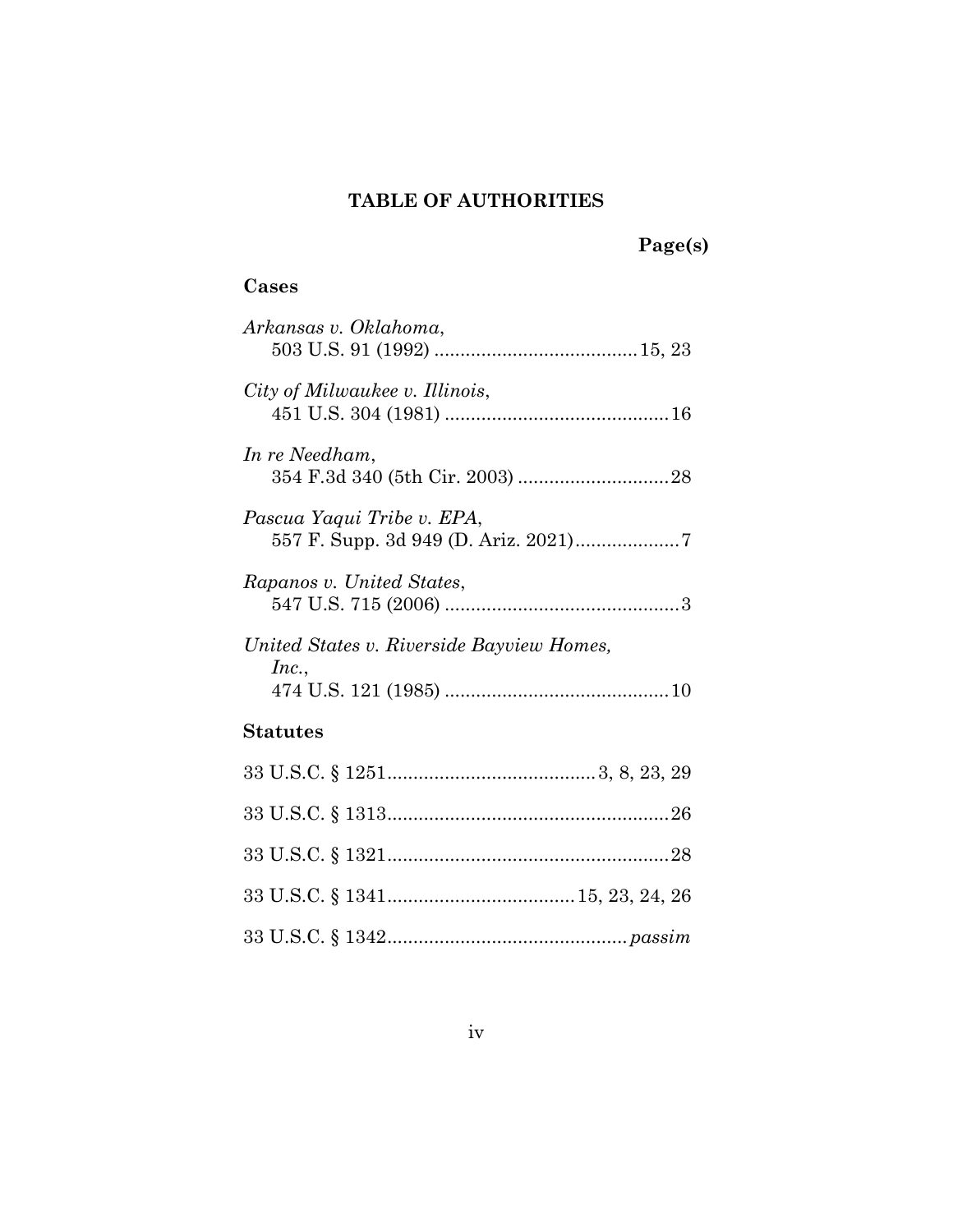| Regulations                                                                                                   |
|---------------------------------------------------------------------------------------------------------------|
|                                                                                                               |
| National Primary Drinking Water<br>Regulations: Long Term 2 Enhanced<br>Surface Water Treatment Rule, 68 Fed. |
| Navigable Waters Protection Rule, 85 Fed.                                                                     |
| <b>Rules</b>                                                                                                  |
|                                                                                                               |
| <b>Other Authorities</b>                                                                                      |
| A Compilation of Cost Data Associated with<br>the Impacts and Control of Nutrient<br>Pollution, EPA (2015),   |
| Amicus Br. of Ass'n of State Wetland<br>Managers et al., Rapanos, 2006 WL                                     |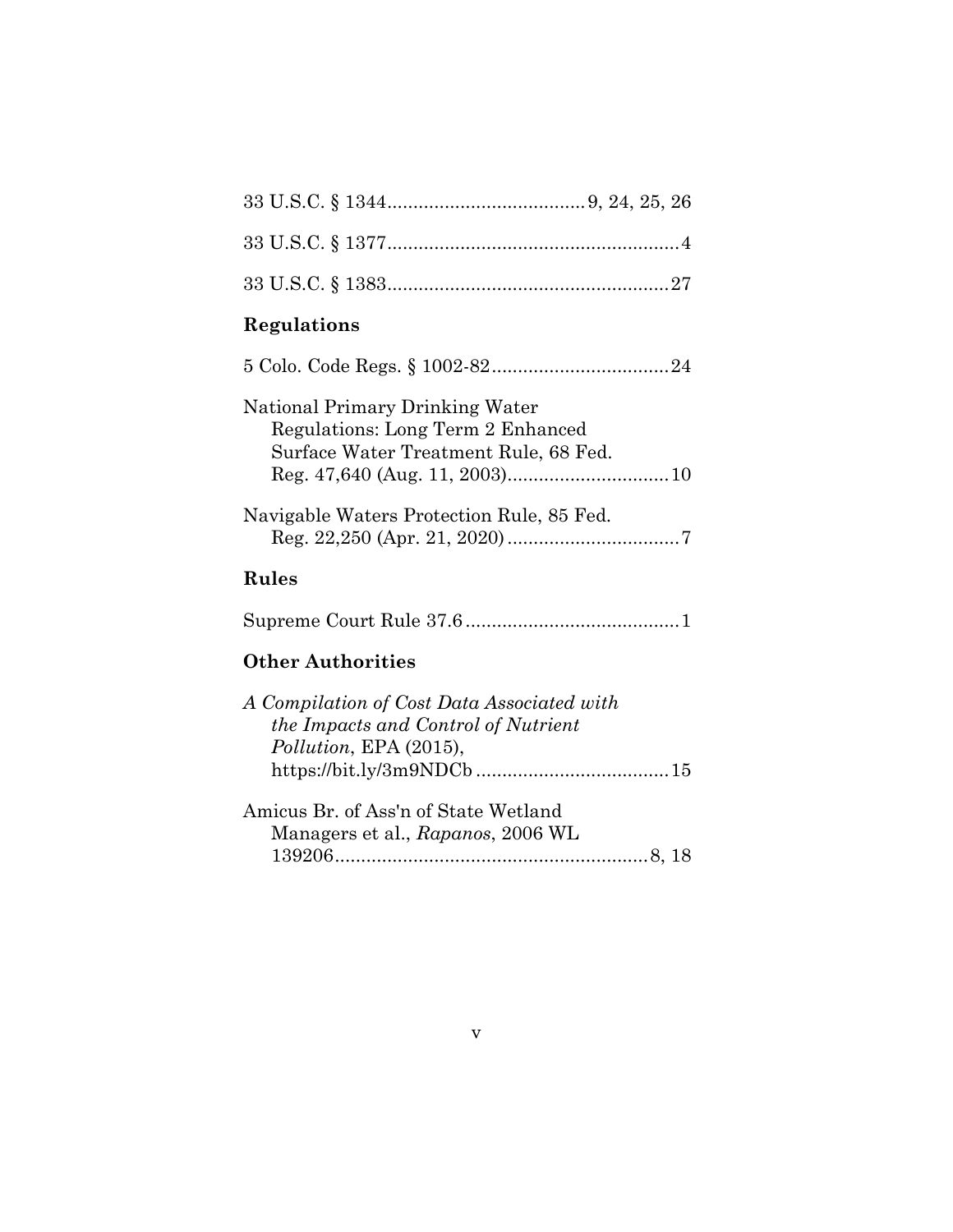| Brenda Zollitsch & Jeanne Christie, Status<br>and Trends Report on State Wetland<br>Programs in the United States, ASS'N OF<br>STATE WETLAND MANAGERS (2016),           |
|-------------------------------------------------------------------------------------------------------------------------------------------------------------------------|
| Brian Campbell et al., APA Policy Guide on<br>Water, AM. PLANNING ASS'N (July 15,                                                                                       |
| Brian R. Levey, When States Assume:<br><b>Fulfilling Congress's Objectives Under</b><br>the Clean Water Act's Wetlands Program,<br>35 NAT. RESOURCES & ENV'T 9 (2020)25 |
| Bruno Merz et al., Causes, Impacts and<br>Patterns of Disastrous River Floods, 2<br>NATURE REVS. EARTH & ENV'T 592 (2021) 20                                            |
| Cathy Kellon, <i>Communicating Source Water</i><br>Protection Efforts in Consumer<br>Confidence Reports, AM. WATER WORKS<br>ASS'N (2018), https://bit.ly/3MLKVNW 9, 10  |
| Charles A. Taylor & Hannah Druckenmiller,<br>Wetlands, Flooding, and the Clean Water<br>Act, 112 AM. ECON. REV. 1334 (2022) 11, 12, 13                                  |
| Climate Change Policy Guide, AM. PLANNING<br>ASS'N (2020), https://bit.ly/3NLsDNE21                                                                                     |
| Comment Letter on "Waters of the United<br>States," ASS'N OF STATE WETLAND<br>MANAGERS (Oct. 4, 2021),                                                                  |
|                                                                                                                                                                         |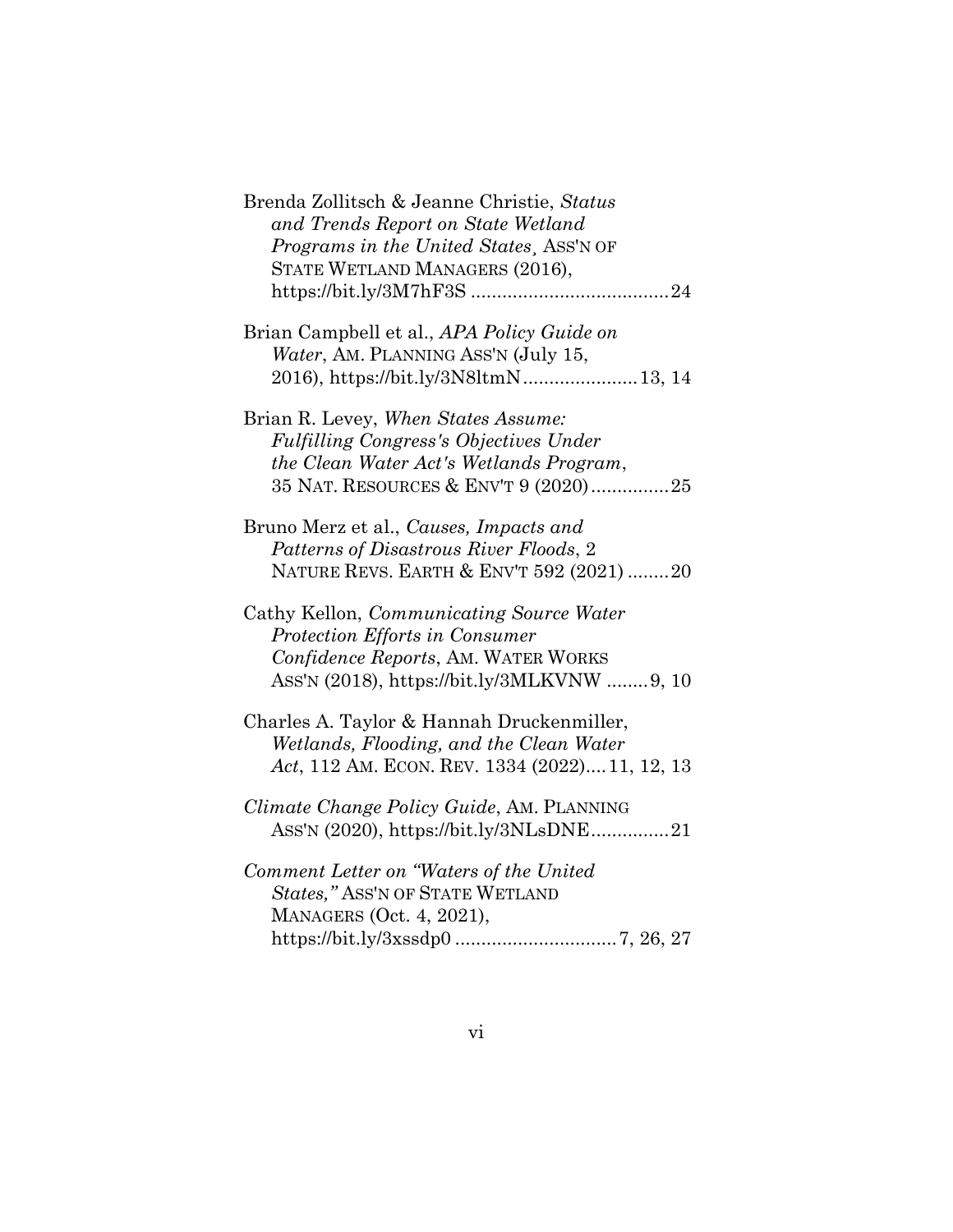| Cong. Research Serv., R43871, Funding for                                                                                                                                      |
|--------------------------------------------------------------------------------------------------------------------------------------------------------------------------------|
| Current Implementation of Waters of the<br>United States, EPA,                                                                                                                 |
|                                                                                                                                                                                |
| Cynthia Bowen, What is Planning?, AM.<br>PLANNING ASS'N, https://bit.ly/3Q1pqeL13                                                                                              |
| D.A. Goolsby et al., Flux and Sources of<br>Nutrients in the Mississippi-Atchafalaya<br>River Basin, NAT'L OCEANIC &<br>ATMOSPHERIC ADMIN. (1999),                             |
| Enbridge 2010 Kalamazoo River Oil Spill -<br>Natural Resource Damage Assessment<br>and Restoration, U.S. FISH & WILDLIFE                                                       |
| <b>EPA Announces Historic Approval of</b><br>Florida's Request to Administer the<br>Clean Water Act Section 404 Program,<br>EPA (Dec. 17, 2020),<br>$https://bit.ly/3NSkY0025$ |
| EPA, EPA/600/R-14/475F, Connectivity of<br><b>Streams &amp; Wetlands to Downstream</b><br>Waters (2015), https://bit.ly/3GKYbRp                                                |
| EPA FOIA Response (Sept. 5, 2017),                                                                                                                                             |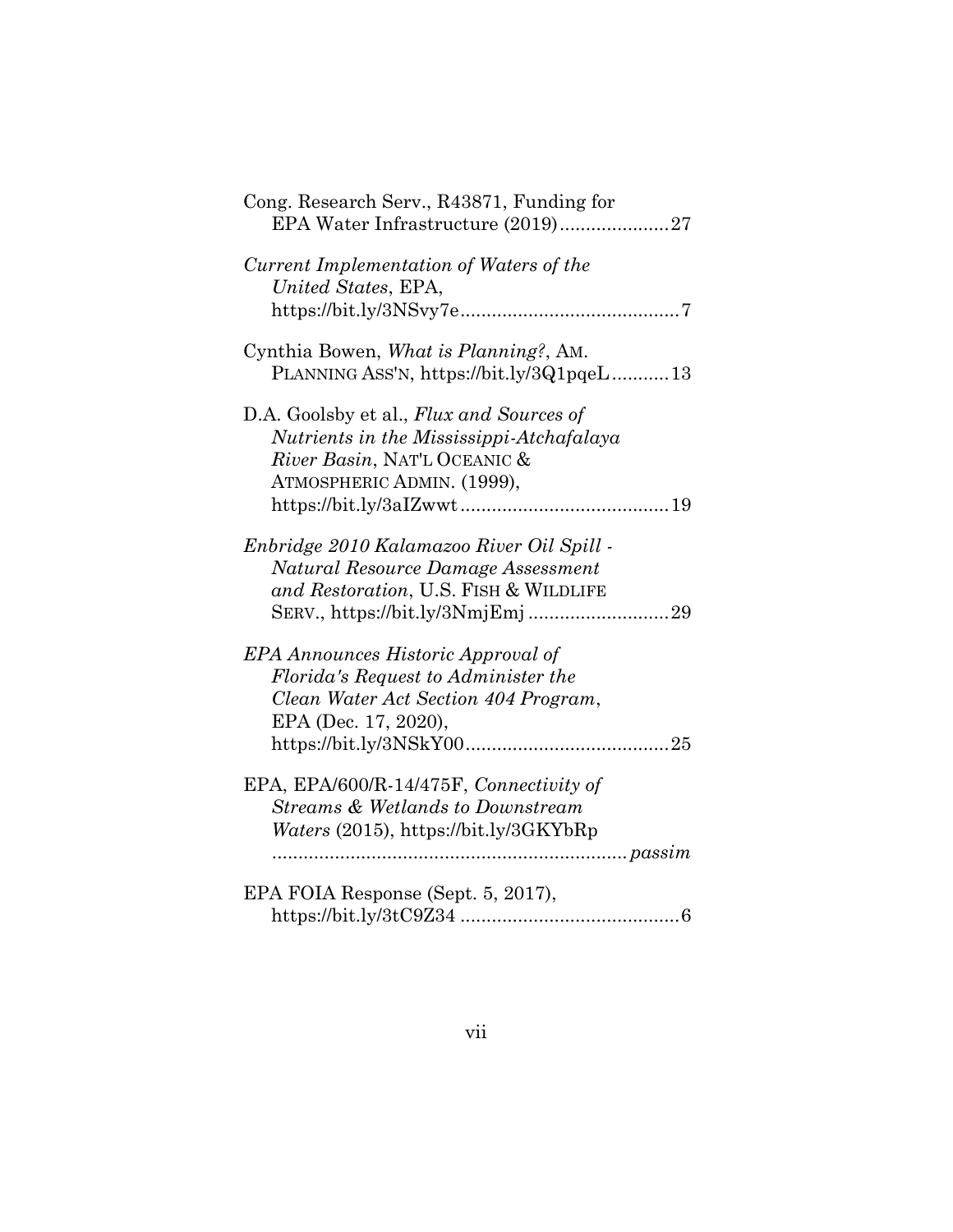| Geographic Information Systems Analysis of<br>the Surface Drinking Water Provided by<br>Intermittent, Ephemeral, and Headwater<br>Streams in the U.S., EPA (2009), |  |
|--------------------------------------------------------------------------------------------------------------------------------------------------------------------|--|
| GUNTHER F. CRAUN ET AL., MICROBIAL<br>PATHOGENS AND DISINFECTION BY-<br>PRODUCTS IN DRINKING WATER (2001) 10                                                       |  |
| Hossein Tabari, Climate change impact on<br>flood and extreme precipitation increases<br>with water availability, 10 SCI. REP.                                     |  |
| <i>Hydrologic Unit Maps</i> , U.S. GEOLOGICAL<br>SURVEY (Feb. 9, 2022),                                                                                            |  |
| Idaho DEQ Becomes 47th State to Assume<br>NPDES Authority, ENVTL. COUNCIL OF<br>STATES (Aug. 27, 2021),                                                            |  |
| Integrated Assessment of Hypoxia in the<br>Northern Gulf of Mexico, NAT'L SCI. &<br>TECH. COUNCIL (2000),                                                          |  |
| J.L. Meyer & J.B. Wallace, Lost linkages in<br>lotic ecology: rediscovering small streams,<br>ECOLOGY: ACHIEVEMENT AND CHALLENGE                                   |  |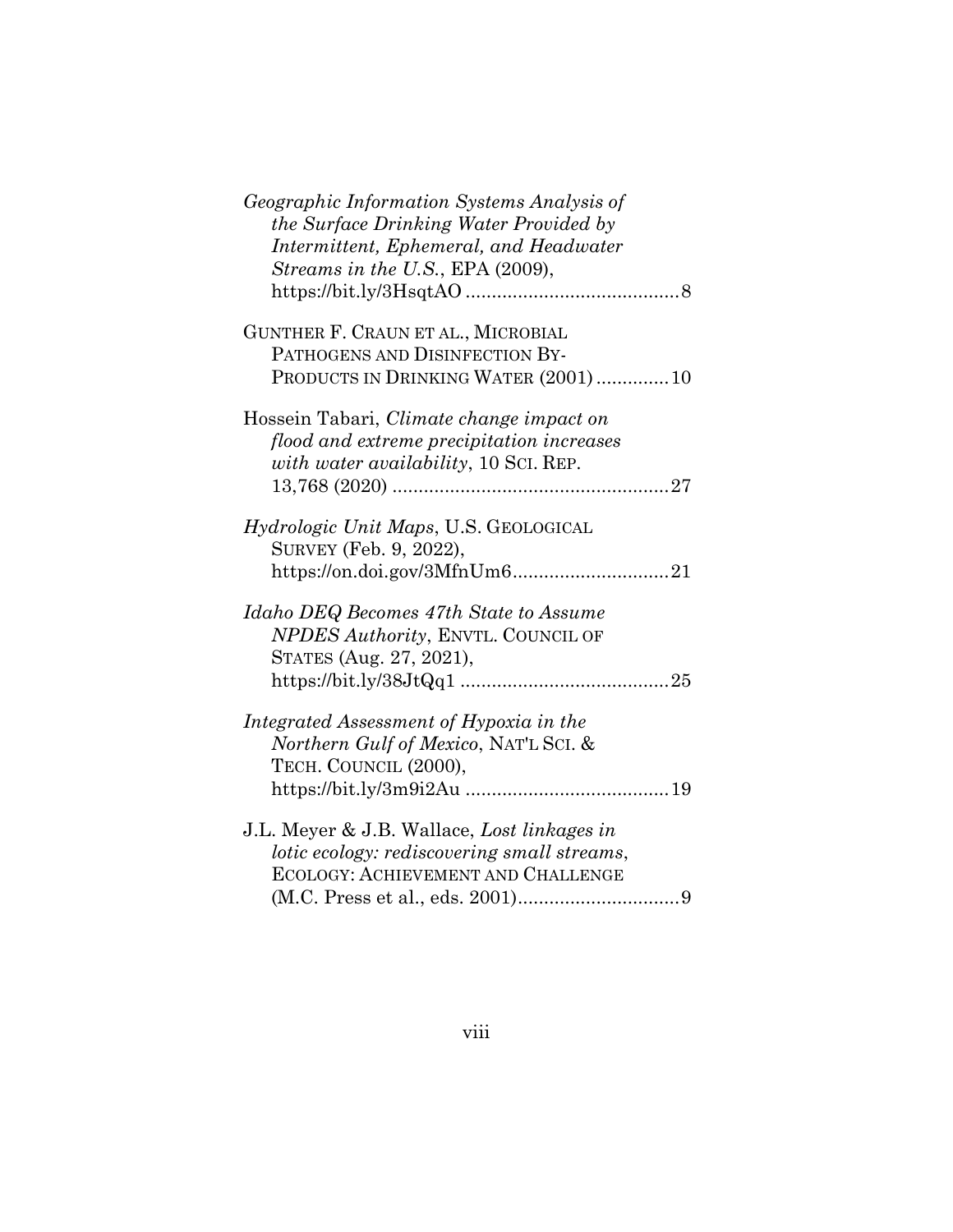| James Salzman, Creating Markets for<br><i>Ecosystem Services, 80 N.Y.U. L. REV.</i>                                                                                                                  |  |
|------------------------------------------------------------------------------------------------------------------------------------------------------------------------------------------------------|--|
| Janet Larsen, Dead Zones Increasing in<br>World's Coastal Waters, EARTH POL'Y<br>INST. (June 16, 2004),                                                                                              |  |
| John A. Morrice et al., <i>Alluvial</i><br><i>characteristics groundwater-surface</i><br>water exchange and hydrological<br>retention in headwater streams, 11<br>HYDROLOGICAL PROCESSES 253 (1998)9 |  |
| John R. Nolon, Flexibility in the Law: The<br>Re-engineering of Zoning to Prevent<br>Fragmented Landscapes, N.Y.L.J. 5 (Feb.                                                                         |  |
| Ken J. Hall & Bruce C. Anderson, The<br>toxicity and chemical composition of<br>urban stormwater runoff, 15 CAN. J. CIV.                                                                             |  |
| Martin D. Smith et al., Seafood Prices<br>Reveal Impacts of Major Ecological<br>Disturbance, 114 PROC. NAT'L ACAD. SCI.                                                                              |  |
| Miranda Green, <i>Internal EPA</i> document<br>contradicts agency over existence of water<br><i>rule data</i> , HILL (Dec. 11, 2018),                                                                |  |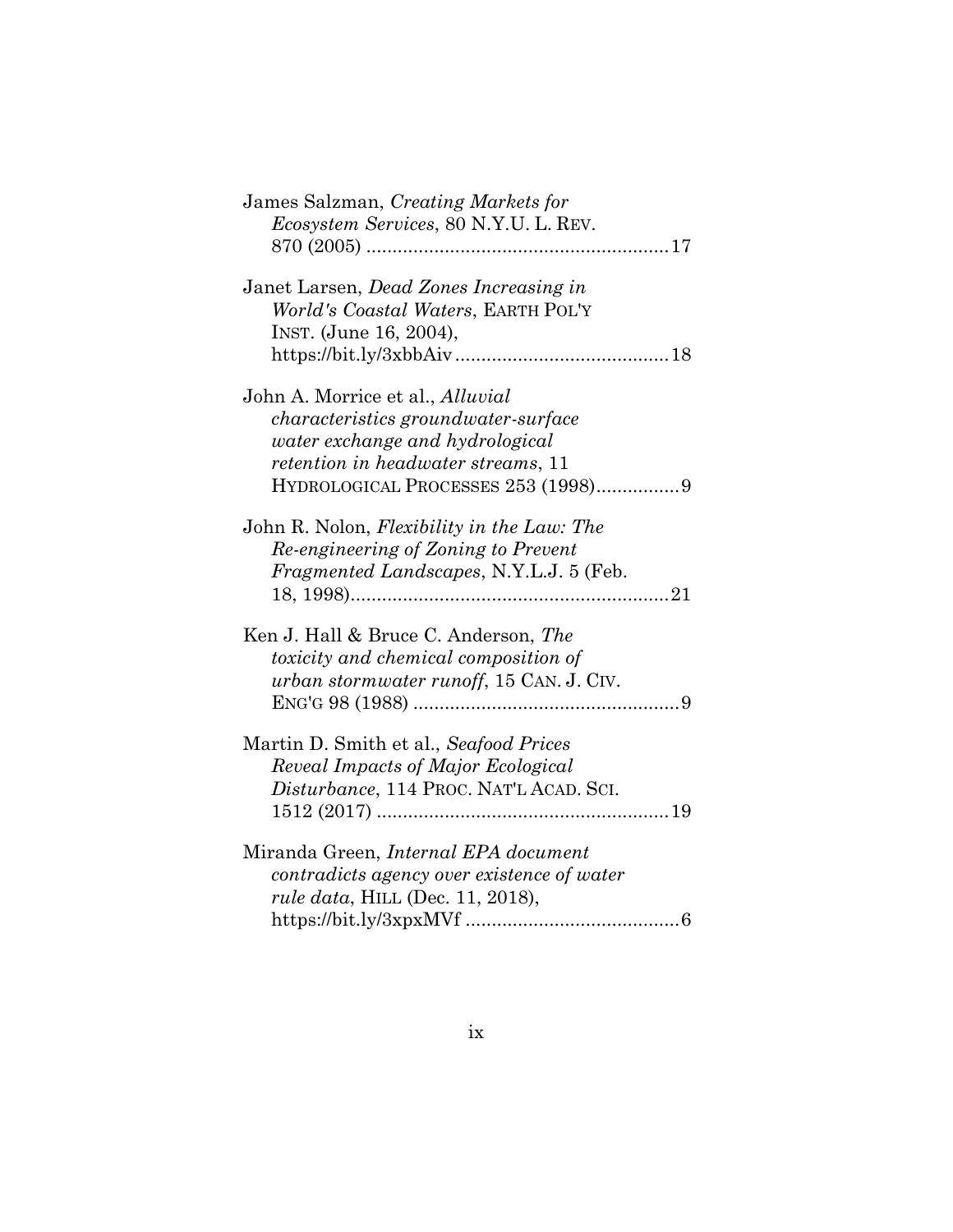| Nancy Rabalais, et al., Beyond science into<br>policy: Gulf of Mexico Hypoxia and the<br>Mississippi River, 52 BIOSCIENCE 129         |
|---------------------------------------------------------------------------------------------------------------------------------------|
|                                                                                                                                       |
| Nonpoint source impacts on primary<br>headwater streams, OHIO ENVTL. PROT.<br>AGENCY (2015), https://bit.ly/3akrL4b11, 12             |
| Robert R.M. Verchick, Toward Normative<br><i>Rules for Agency Interpretation: Defining</i><br>Jurisdiction Under the Clean Water Act, |
| S. REP. No. 92-414 (1972), reprinted in 1972                                                                                          |
| Section 401 Certification Best Practices,<br>ASS'N OF STATE WETLAND MANAGERS<br>(2012), https://bit.ly/3wZcMEu24                      |
| <b>Supreme Court Decisions on Water</b><br>Resources: Hearing Before the Subcomm.<br>on Fisheries, Wildlife, and Water, 109th         |
| T.E. Dahl, Status and Trends of Wetlands in<br>the Conterminous United States 1997-<br>2009, U.S. FISH & WILDLIFE SERV. (2014),       |
| TOM DANIELS & KATHERINE DANIELS, THE<br>ENVIRONMENTAL PLANNING HANDBOOK<br>FOR SUSTAINABLE COMMUNITIES AND                            |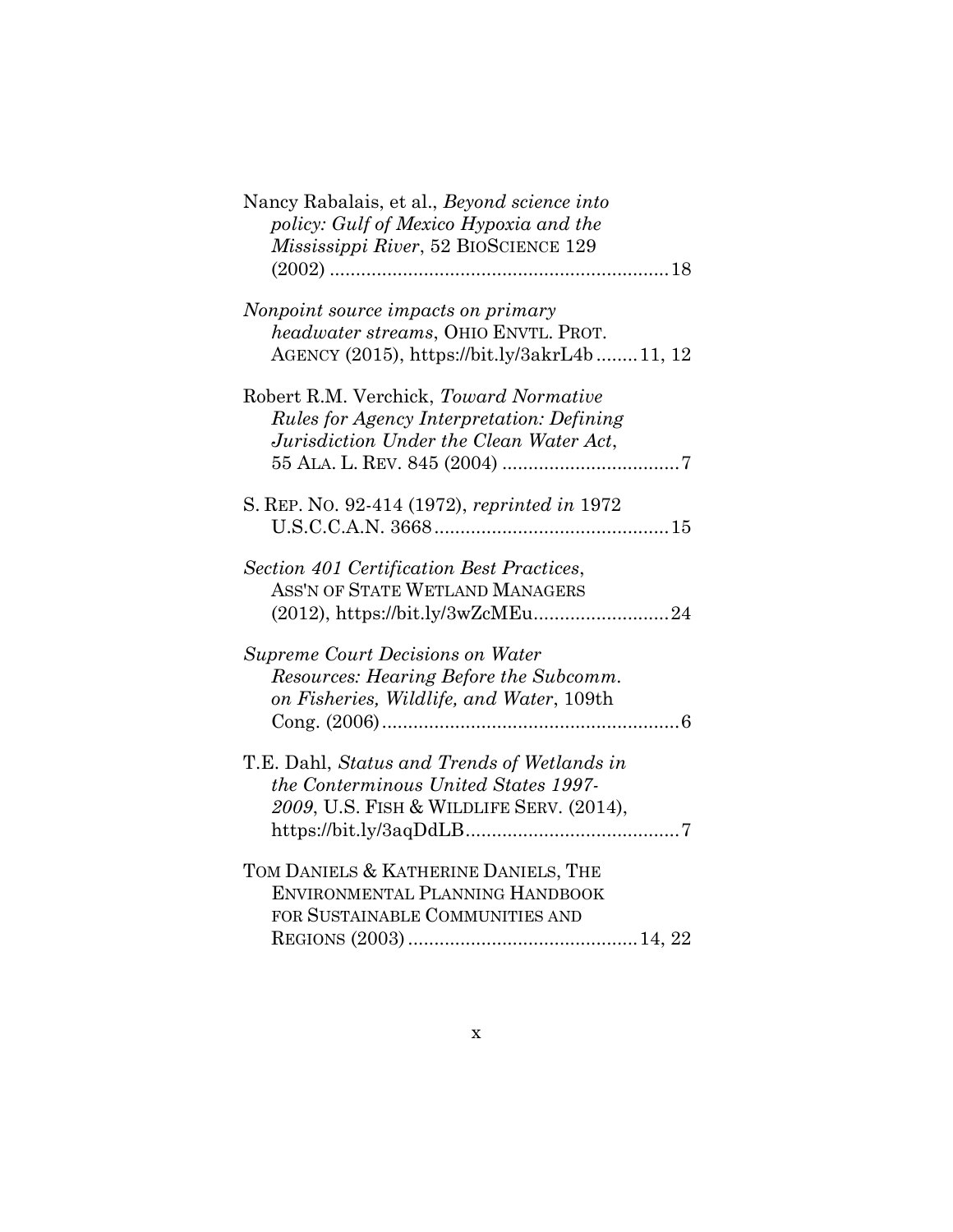| U.S. Army Corps of Engineers, Pub. L. 116-   |
|----------------------------------------------|
| 20 Damage Repair Estimate (Sept. 25,         |
| 2019), https://bit.ly/3PWooAM12              |
| VLADIMIR NOVOTNY, WATER QUALITY (2d ed.      |
|                                              |
| W.H. Lowe & G. E. Likens, <i>Moving</i>      |
| Headwater Streams to the Head of the         |
| Class, 55 BIOSCIENCE 196 (2006) 9, 14, 15    |
| William J. Mitsch, et al., Reducing Nitrogen |
| Loading to the Gulf of Mexico from the       |
| Mississippi River Basin, 51 BIOSCIENCE       |
|                                              |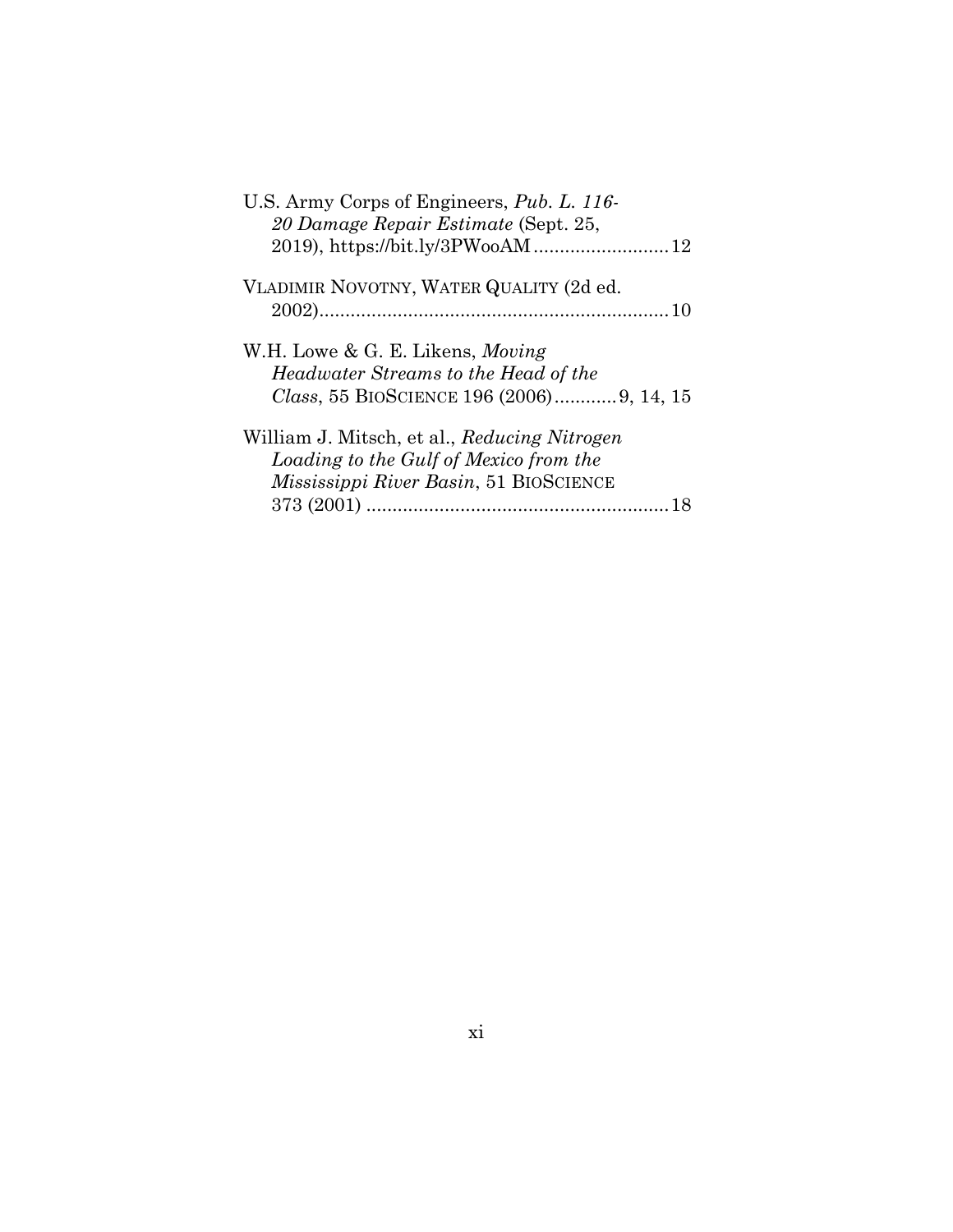#### **INTERESTS OF AMICI CURIAE<sup>1</sup>**

<span id="page-12-0"></span>The National Association of Wetland Managers (NAWM) is a national organization of state and tribal regulators and other professionals who implement key provisions of the Clean Water Act (CWA or Act), as well as state and tribal regulations. NAWM promotes the use of sound science, law, and policy in state and tribal water-protection programs.

The Association of State Floodplain Managers (ASFPM) is a scientific and educational organization with over 7,000 members, including floodplain managers, government officials, and industry representatives. It is dedicated to reducing flood loss through education, research, and awareness.

The American Planning Association (APA) is an organization of over 40,000 planning professionals who work to create sustainable communities. Through education and outreach, the association helps planners promote the health, safety, and economic wellbeing of all residents of developments.

The American Water Works Association (AWWA) is an international, nonprofit, scientific, and educational society, dedicated to providing solutions to ensure the

<span id="page-12-1"></span><sup>1</sup> Pursuant to Supreme Court Rule 37.6, counsel for amici curiae states that no counsel for a party authored this brief in whole or in part, and no person or entity other than amici curiae or their counsel made a monetary contribution to this brief's preparation or submission. All parties have consented to the filing of this brief.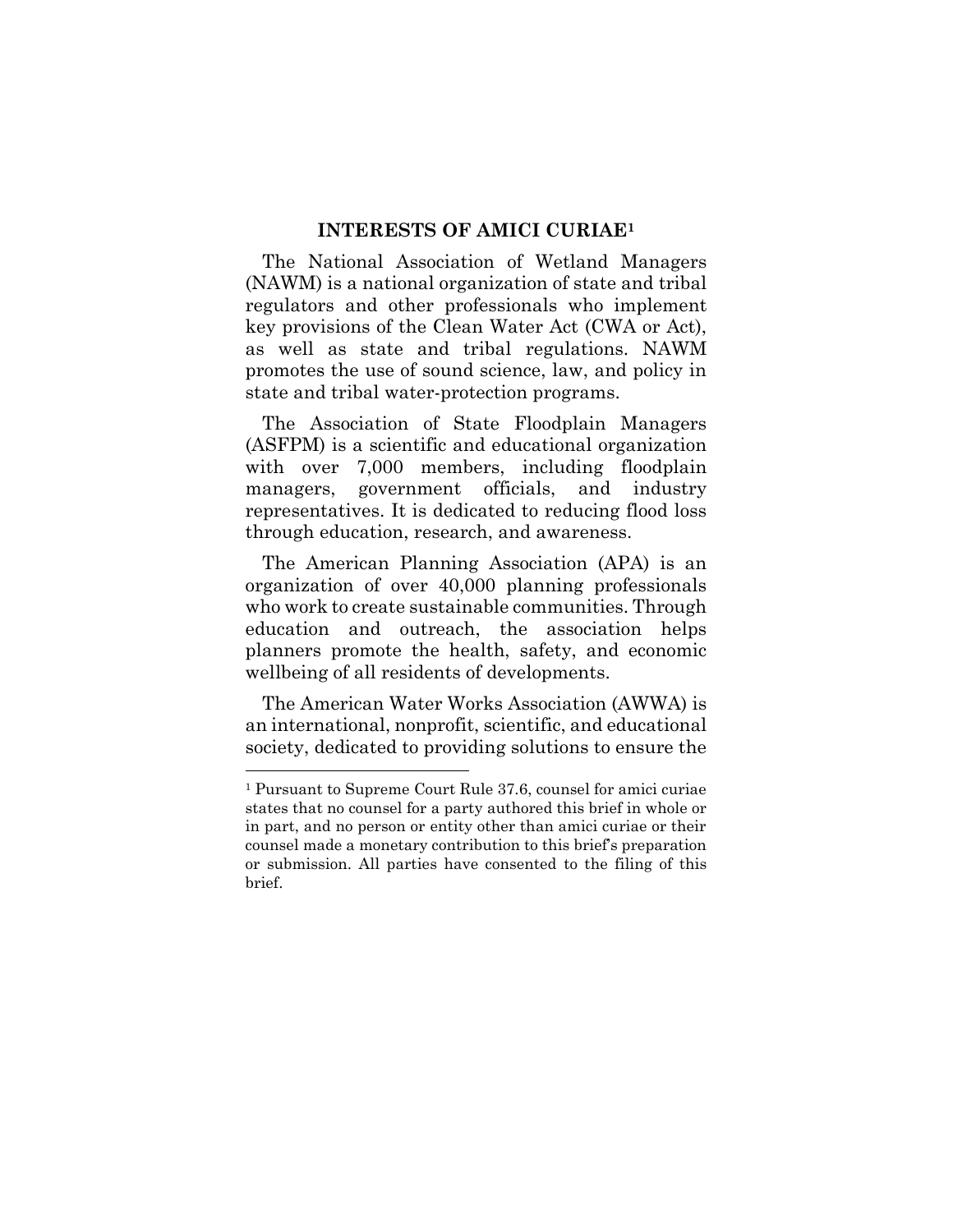effective management of water. AWWA is the largest water association in the United States. Its 4,303 public water system members supply roughly 80% of the drinking water and treat nearly half the wastewater in the United States.

The New England Interstate Water Pollution Control Commission (NEIWPCC) advances water quality in the Northeast through collaboration with, and service to, its member states. It brings together water quality professionals, scientists, and other experts from across state boundaries to collaborate on clean water and environmental protection.

The activities of amici's members are subject to the CWA's requirements, and their goals are supported by the Act's protections.

#### **SUMMARY OF ARGUMENT**

<span id="page-13-0"></span>On the front lines of our country's water management stand wetland managers, floodplain managers, planners, and water treatment professionals. Wetland managers work at the federal, state, and tribal levels, in collaboration with private actors, to protect the Nation's headwaters, wetlands, streams, and tributaries—the sources of most of the Nation's water supply. Floodplain managers rely on state and federal protections to prevent flooding. Community planners work alongside developers and architects to ensure that newly built communities will have safe and reliable supplies of water. And water treatment professionals strive to provide Americans with safe, affordable drinking water.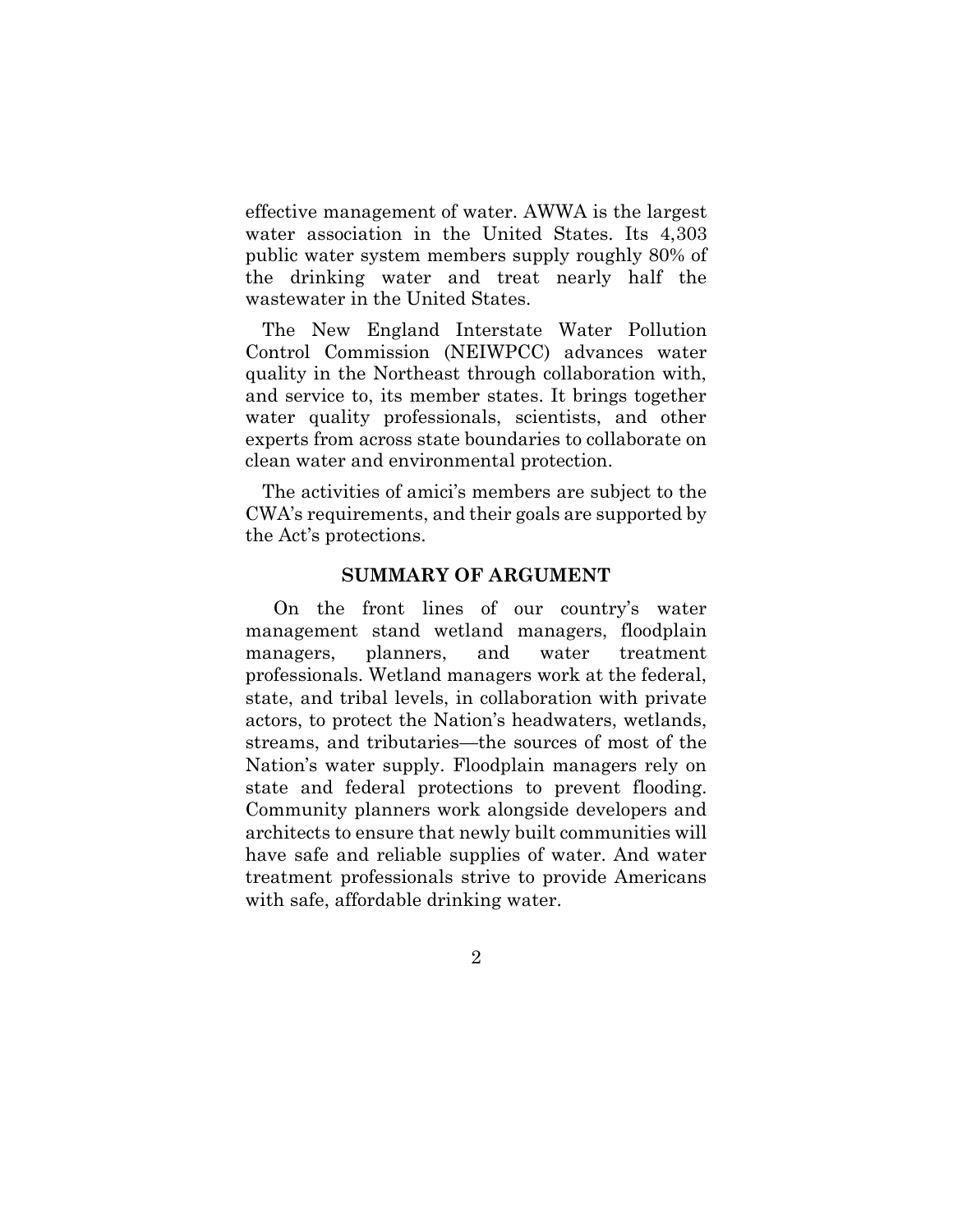These critical efforts would be significantly compromised by Petitioners' narrow interpretation of the Clean Water Act's key jurisdictional phrase, "waters of the United States" (WOTUS), with devastating national consequences. Petitioners' reading would undermine the "chemical, physical, and biological integrity" of our Nation's waters, allow for greater "discharge of pollutants," and jeopardize "water quality"—all contrary to the Act's goals. 33 U.S.C. § 1251(a).

<span id="page-14-1"></span><span id="page-14-0"></span>In *Rapanos v. United States*, 547 U.S. 715 (2006), the dispositive opinion held that WOTUS reaches all water bodies that have a "significant nexus with navigable waters." *Id.* at 759 (Kennedy, J., concurring in the judgment). Such waters, Justice Kennedy explained, are "integral parts of the aquatic environment." *Id.* at 779.

Petitioners (at 22-24) propose abandoning that interpretation and replacing it with a novel test that is more restrictive than any standard adopted by this Court or applied by the EPA or Army Corps of Engineers (Corps). Petitioners ask this Court to read WOTUS to reach wetlands only if they have "a continuous surface water connection" to a "hydrographic feature ordinarily referred to as a 'water,'" such that "it is difficult to say where the wetland ends and the 'water' begins." Petitioners also ask this Court to limit WOTUS to waters that are navigable in fact. This test is narrower than the *Rapanos* plurality's interpretation rejected by Justice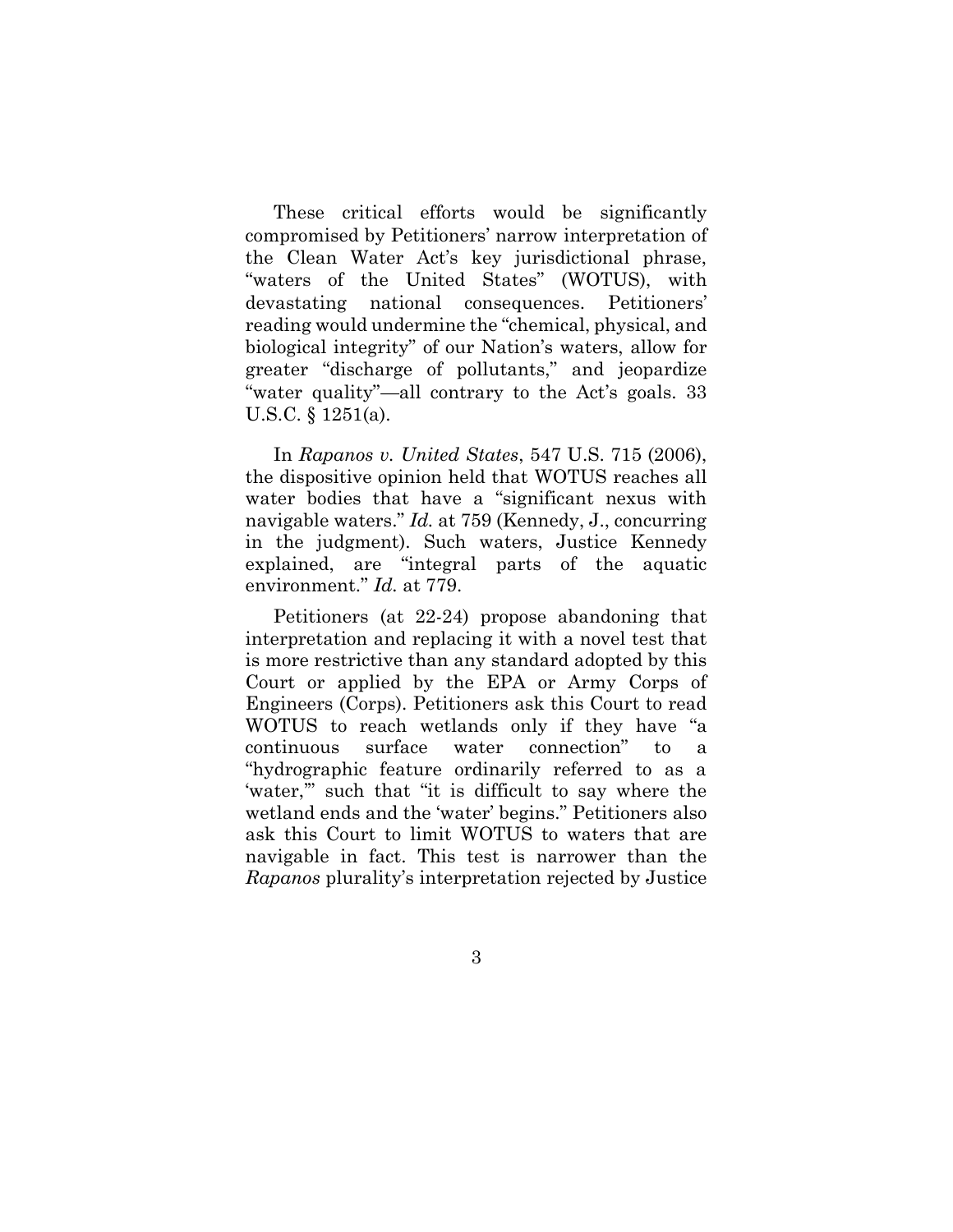Kennedy. If adopted, it would dramatically curtail the scope of the Clean Water Act and, in turn, severely impede the work of frontline professionals who protect our Nation's waters.

**I.** Petitioners' proposed interpretation of WOTUS would exclude vast swaths of the Nation's waters from coverage under the Act, including vulnerable waters that substantially benefit human welfare. The result would be a reduction in drinking water quality, more frequent severe floods, and barriers to development.

**II.** Individual states' decisions about water pollution and regulation often yield externalities.<sup>2</sup> If federal regulation is curtailed, upstream states will be able to allow many more discharges and shift the costs of regulation to downstream states, which will face greater threats to water quality. Uneven state regulation will also lead to costs and uncertainty: States will have to undertake the efforts previously taken by the federal government; downstream water managers and developers will struggle to predict upstream water quality; and multistate entities will face varied regulations.

**III.** States would face sizable regulatory gaps under Petitioners' narrow reading of WOTUS. Most states' regulatory schemes are built on the cooperative federal-state partnership embedded in the Act. Were the federal role to be curtailed, state regulatory

<sup>2</sup> In this brief, references to "states" include tribes that have received authority to be treated as states under 33 U.S.C. § 1377.

<span id="page-15-0"></span><sup>4</sup>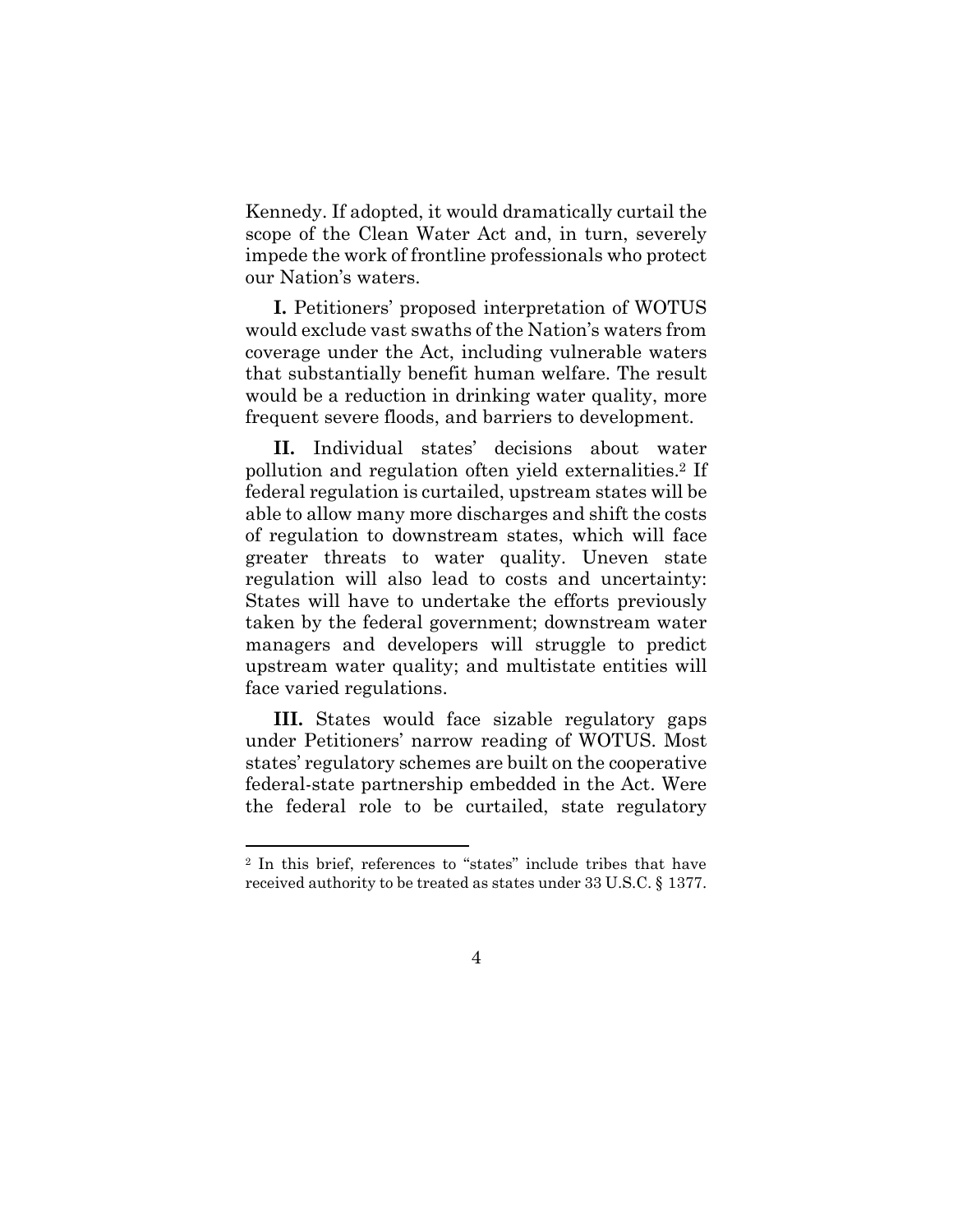programs would need to be significantly reworked. Even if that could be accomplished, state-level regulators would face substantial inefficiencies and added costs, and states would find it hard to tackle some challenges, such as oil spills, at all.

#### **ARGUMENT**

<span id="page-16-0"></span>The critical efforts of water management professionals would be greatly compromised by the restrictive interpretation of "waters of the United States" advanced by Petitioners. The Act has long protected wetlands, headwaters, and streams that are crucial to maintaining water quality and preventing floods, but may not be navigable in fact and may lack a permanent flow or a continuous surface water connection to traditional navigable waters. This federal regulatory scheme is particularly important given what is at stake: Watersheds are interstate in nature, and water flows from upstream states to downstream states. Coordination by a federal agency is essential to avoid the externalities and inequities that would otherwise inevitably result.

## <span id="page-16-1"></span>**I. Petitioners' narrow construction of WOTUS would leave substantial waters unregulated, to disastrous effect.**

The narrow interpretation of WOTUS advanced by Petitioners would leave waters that have no continuous surface water connection to permanent waters, as well as waters that are not navigable in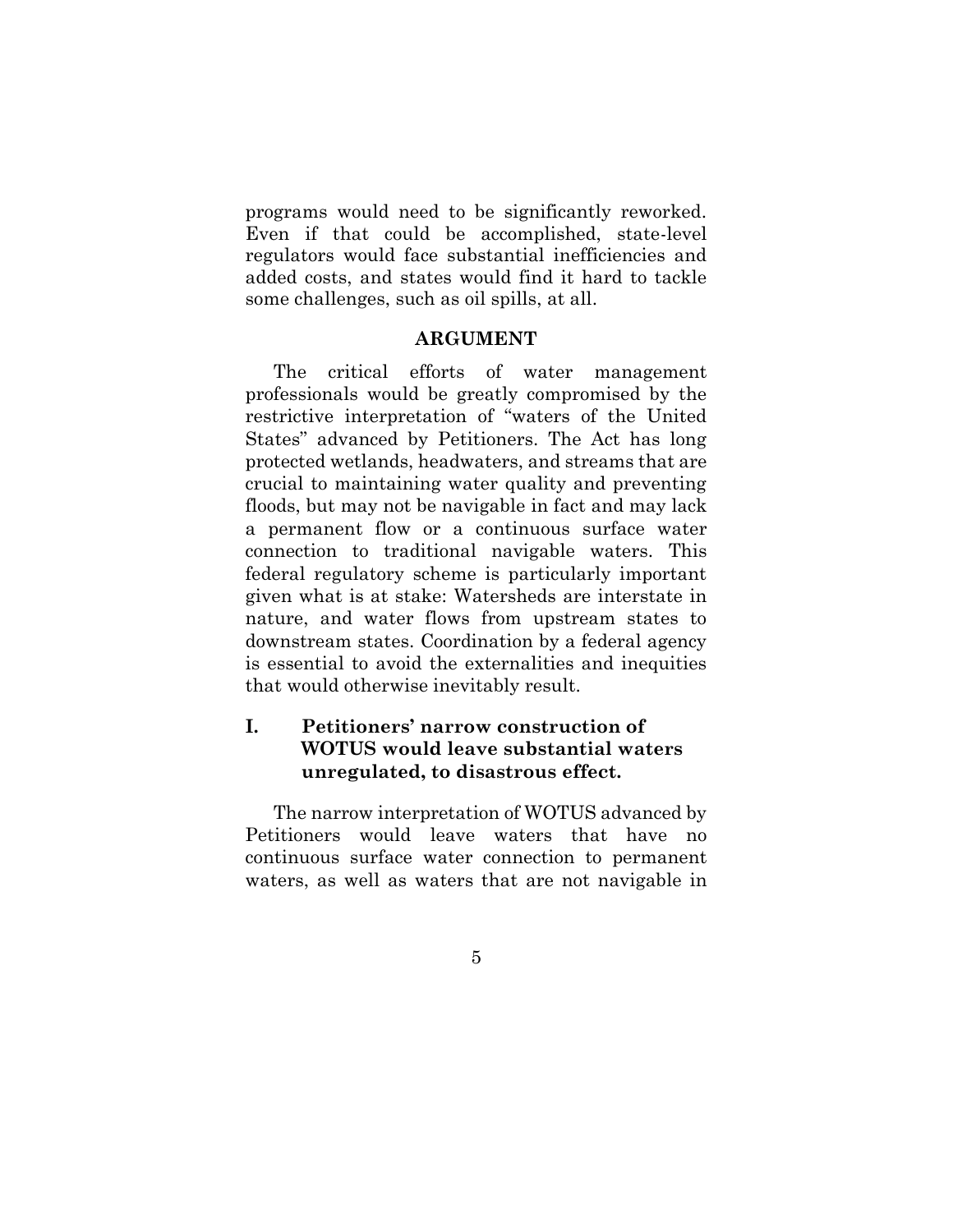fact, outside federal regulation. Because these waters are important for protection of drinking water quality, flood prevention, and sensible community planning, the impact would be severe.

<span id="page-17-3"></span><span id="page-17-2"></span><span id="page-17-1"></span><span id="page-17-0"></span>Waters now covered by the Act but excluded under Petitioners' reading include headwaters and intermittent and ephemeral streams, as well as many wetlands—all of which perform vital functions but may not flow year-round, may lack a continuous surface connection to permanent waters, or may not be navigable in fact. Headwaters are the source of nearly 60% of the total annual flow to Northeastern streams and rivers. EPA, EPA/600/R-14/475F, *Connectivity of Streams & Wetlands to Downstream Waters*, at ES-8 (2015), https://bit.ly/3GKYbRp (2015 EPA Report). Requiring a continuous surface water connection would exclude at least 60% of the stream length in the United States. *See, e.g.*, *Supreme Court Decisions on Water Resources: Hearing Before the Subcomm. on Fisheries, Wildlife, and Water*, 109th Cong. (2006) (statement of Chuck Clayton, Immediate Past President, The Izaak Walton League of America). It would also exclude 51% (if not more) of the Nation's wetlands. *See, e.g.*, EPA FOIA Response at 5 (Sept. 5, 2017), https://bit.ly/3tC9Z34; *see also* Miranda Green, *Internal EPA document contradicts agency over existence of water rule data*, HILL (Dec. 11, 2018), https://bit.ly/3xpxMVf. Requiring that waters be navigable in fact would exclude even more.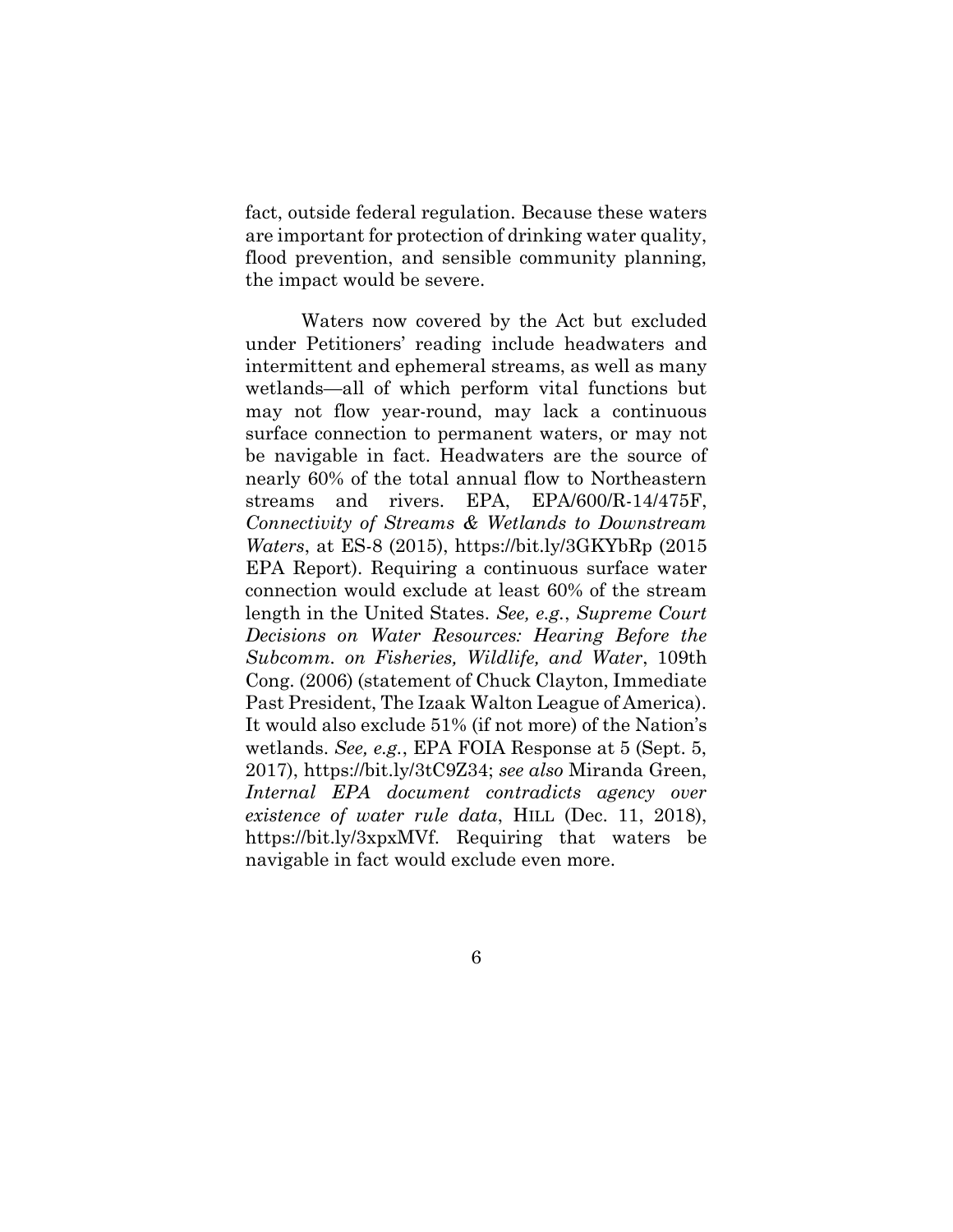<span id="page-18-5"></span><span id="page-18-4"></span><span id="page-18-1"></span>In some regions, these requirements would exclude the vast majority of waters: 80-90% of streams in the West flow only seasonally or after a hard rain, Robert R.M. Verchick, *Toward Normative Rules for Agency Interpretation: Defining Jurisdiction Under the Clean Water Act*, 55 ALA. L. REV. 845, 875 (2004), and 88% of the wetlands in a major region of the Upper Midwest are geographically isolated. T.E. Dahl, *Status and Trends of Wetlands in the Conterminous United States 1997-2009*, U.S. FISH & WILDLIFE SERV., at 20 (2014), https://bit.ly/3aqDdLB. The 2020 Navigable Waters Protection Rule (NWPR), 85 Fed. Reg. 22,250 (Apr. 21, 2020), largely adopted the *Rapanos* plurality's test and was thus broader than Petitioners' proposed interpretation, but New Mexico estimates nearly 90% of its water resources were unprotected under the NWPR.<sup>3</sup> *See Comment Letter on "Waters of the United States,"* ASS'N OF STATE WETLAND MANAGERS, at 8 (Oct. 4, 2021), https://bit.ly/3xssdp0 (Comment Letter). Effective regulation of critical waters in the Western United States would thus be particularly undermined by Petitioners' interpretation of WOTUS.

*Drinking Water Quality.* Waters that would be excluded by Petitioners' reading are extremely

<sup>3</sup> The NWPR was subsequently vacated in *Pascua Yaqui Tribe v. EPA*, 557 F. Supp. 3d 949 (D. Ariz. 2021), and the EPA is not presently applying it, *Current Implementation of Waters of the United States*, EPA, https://bit.ly/3NSvy7e.

<span id="page-18-3"></span><span id="page-18-2"></span><span id="page-18-0"></span><sup>7</sup>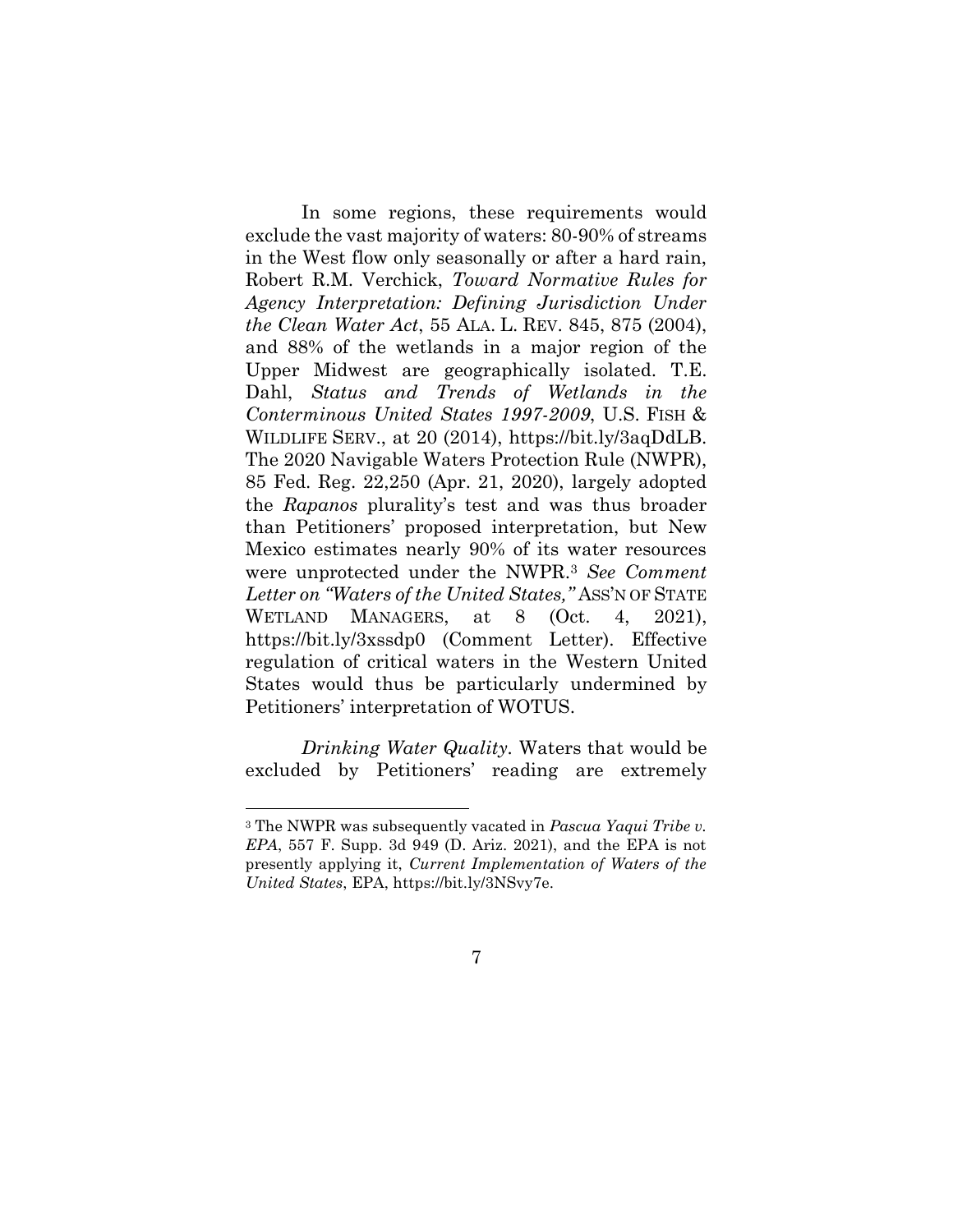important to drinking water quality. More than 58% of headwater streams essential to public drinking water systems that use surface water would lose vital protection if a continuous surface water connection were required; that would affect the quality of drinking water consumed by more than 117 million Americans. *See Geographic Information Systems Analysis of the Surface Drinking Water Provided by Intermittent, Ephemeral, and Headwater Streams in the U.S.*, EPA, at 1 (2009), https://bit.ly/3HsqtAO.

<span id="page-19-3"></span><span id="page-19-2"></span><span id="page-19-1"></span><span id="page-19-0"></span>For example, one of the Act's important protections for drinking water is the National Pollutant Discharge Elimination System (NPDES). The NPDES program authorizes the EPA and delegated states to issue permits for discharges of harmful pollutants and to impose conditions on these permits. 33 U.S.C. § 1342. Under Petitioners' reading, NPDES permits would be required only for discharges to navigable-in-fact waters, which would significantly compromise the Act's goals "to restore and maintain the chemical, physical, and biological integrity of the Nation's waters." 33 U.S.C. § 1251(a). According to the EPA, a reading of WOTUS that excludes headwaters and other intermittent or ephemeral streams would leave more than 40% of the wastewater discharges with NPDES permits newly unregulated. Letter from Assistant Administrator Benjamin H. Grumbles, *reprinted in* Amicus Br. of Ass'n of State Wetland Managers et al., *Rapanos*, 2006 WL 139206, at \*3a (Jan. 13, 2006). All of the conditions on these permits,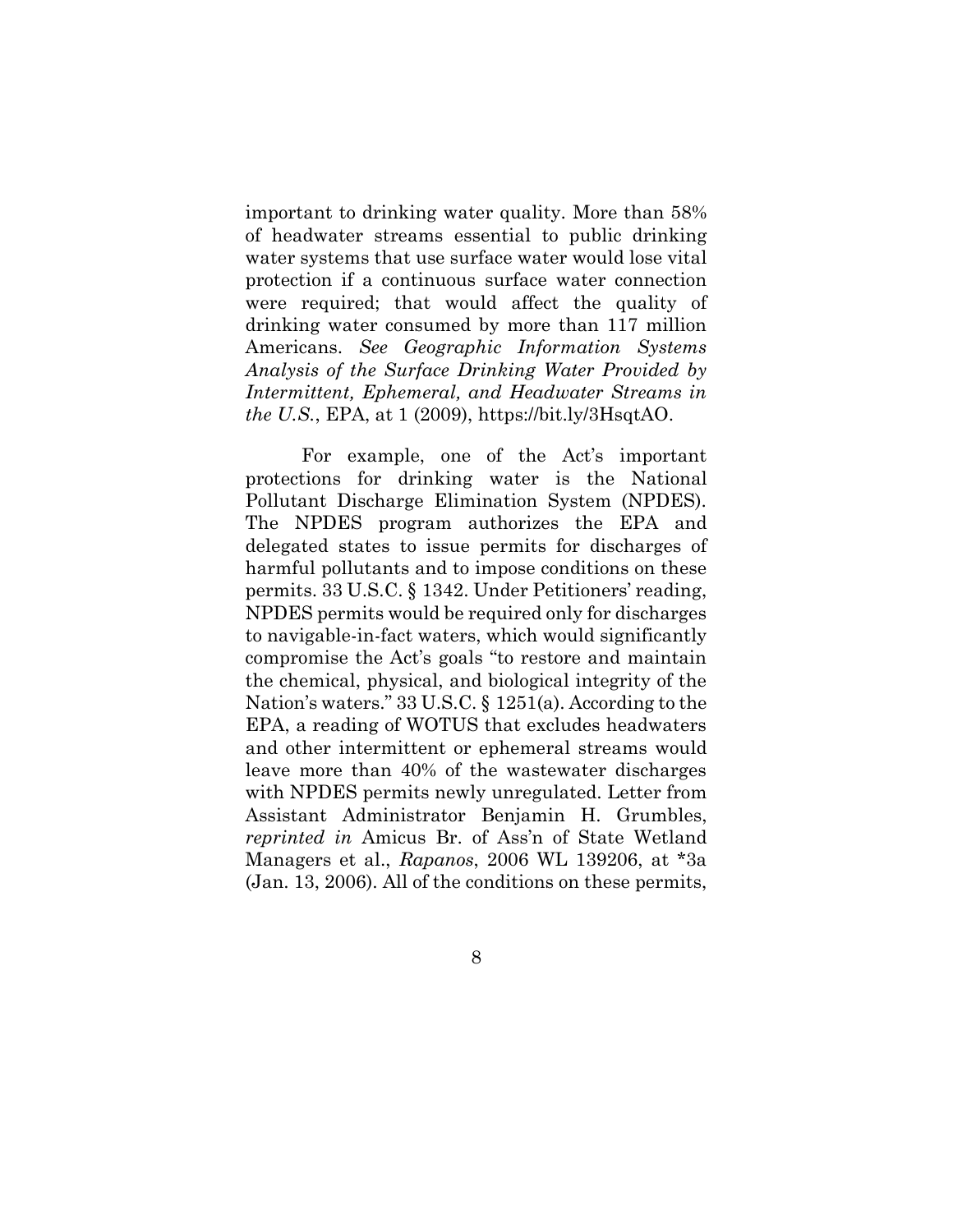which reduce the hazards to human health from discharges, would likewise be erased, allowing pollutants to flow much more freely into the watershed. These waters would also lose protection from filling or burial. *See* 33 U.S.C. § 1344.

<span id="page-20-5"></span><span id="page-20-4"></span><span id="page-20-3"></span><span id="page-20-0"></span>Loss of protection for headwaters and wetlands is especially significant because they serve as filters. *See* W.H. Lowe & G. E. Likens, *Moving Headwater Streams to the Head of the Class*, 55 BIOSCIENCE 196, 196 (2005); 2015 EPA Report at ES-3. These waters collect pollutants and thus reduce the amount of nutrient and pollutant runoff downstream. John A. Morrice et al., *Alluvial characteristics groundwatersurface water exchange and hydrological retention in headwater streams*, 11 HYDROLOGICAL PROCESSES 253 (1998); Ken J. Hall & Bruce C. Anderson, *The toxicity and chemical composition of urban stormwater runoff*, 15 CAN. J. CIV. ENG'G 98 (1988). Headwaters and wetlands are more efficient at pollutant removal than other waters thanks to the slow, sometimes infrequent, rate at which water moves through them. J.L. Meyer & J.B. Wallace, *Lost linkages in lotic ecology: rediscovering small streams*, ECOLOGY: ACHIEVEMENT AND CHALLENGE 310 (M.C. Press et al., eds. 2001). Thus, it is particularly important to keep these waters within the Act's jurisdiction.

<span id="page-20-2"></span><span id="page-20-1"></span>Protecting water at its source (*i.e.*, in headwaters and wetlands) is one of the most efficient methods of ensuring clean drinking water. *See, e.g.*, Cathy Kellon,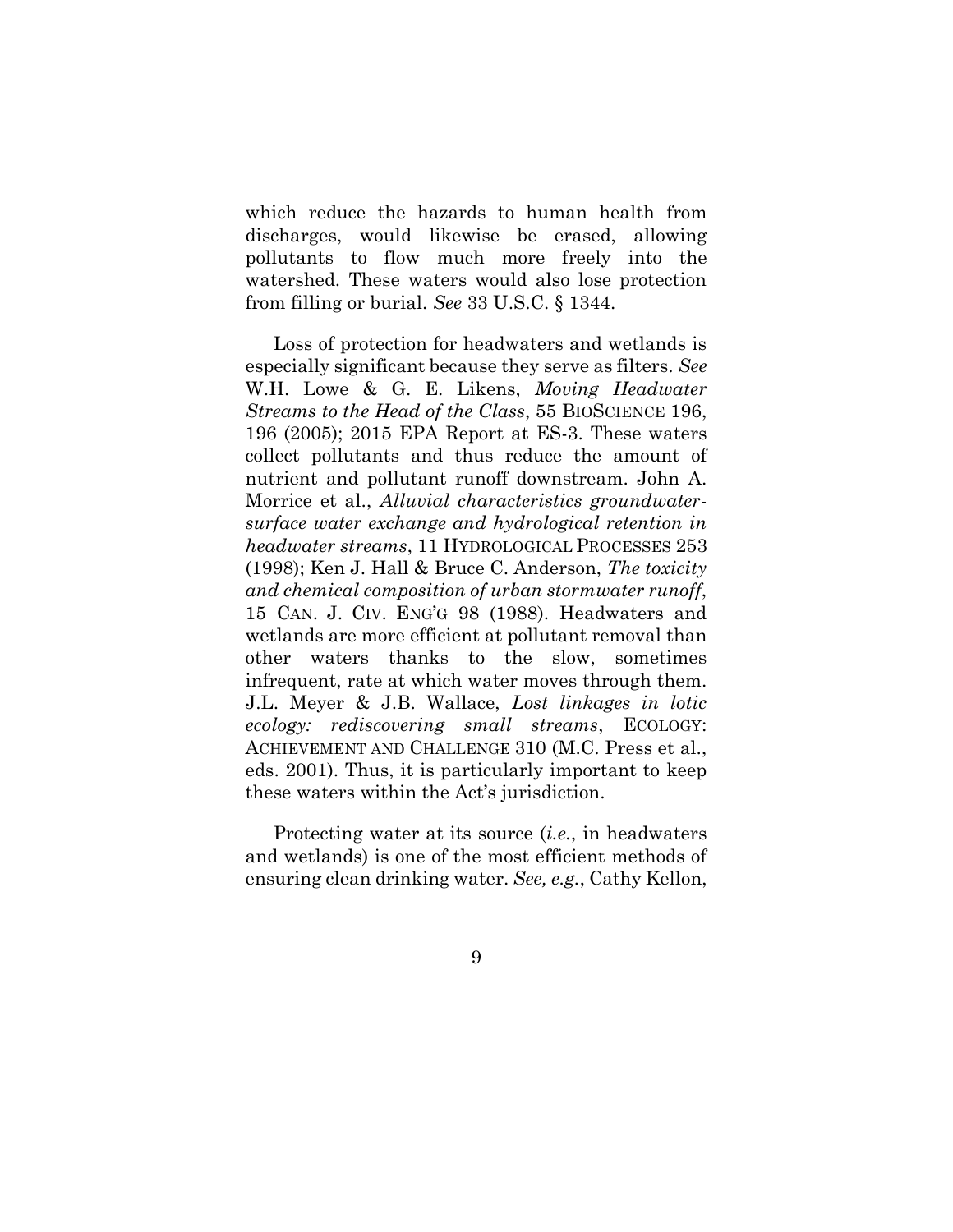<span id="page-21-4"></span><span id="page-21-3"></span><span id="page-21-2"></span><span id="page-21-1"></span><span id="page-21-0"></span>*Communicating Source Water Protection Efforts in Consumer Confidence Reports*, AM. WATER WORKS ASS'N, at 20 (2018), https://bit.ly/3MLKVNW. "Congress recognized" in the Act that "it is essential that discharge of pollutants be controlled at the source." *United States v. Riverside Bayview Homes, Inc.*, 474 U.S. 121, 133 (1985) (quoting S. REP. NO. 92-414 (1972), *reprinted in* 1972 U.S.C.C.A.N. 3668, 3742). Wetland and water resource managers must target their efforts at source waters because it is less costly and more effective to prevent a loss in water quality than to treat contaminated water later on. *Id.* Treatment is not effective for all toxic chemicals, metals, and pesticides, and treatment plants cannot immediately respond to emergent contaminants. *See id.* at 6; National Primary Drinking Water Regulations: Long Term 2 Enhanced Surface Water Treatment Rule, 68 Fed. Reg. 47,640, 47,646 (Aug. 11, 2003); VLADIMIR NOVOTNY, WATER QUALITY (2d ed. 2002); GUNTHER F. CRAUN ET AL., MICROBIAL PATHOGENS AND DISINFECTION BY-PRODUCTS IN DRINKING WATER (2001). Without a coordinated federal-state partnership regulating discharges into waters with downstream effects, preventative drinking water quality measures become exceedingly difficult to implement because, as explained below, *infra* Section II, states cannot control discharges occurring in other states. States that draw their drinking water from interstate waters will face the risk of significantly increased back-end treatment costs if their neighboring states do not impose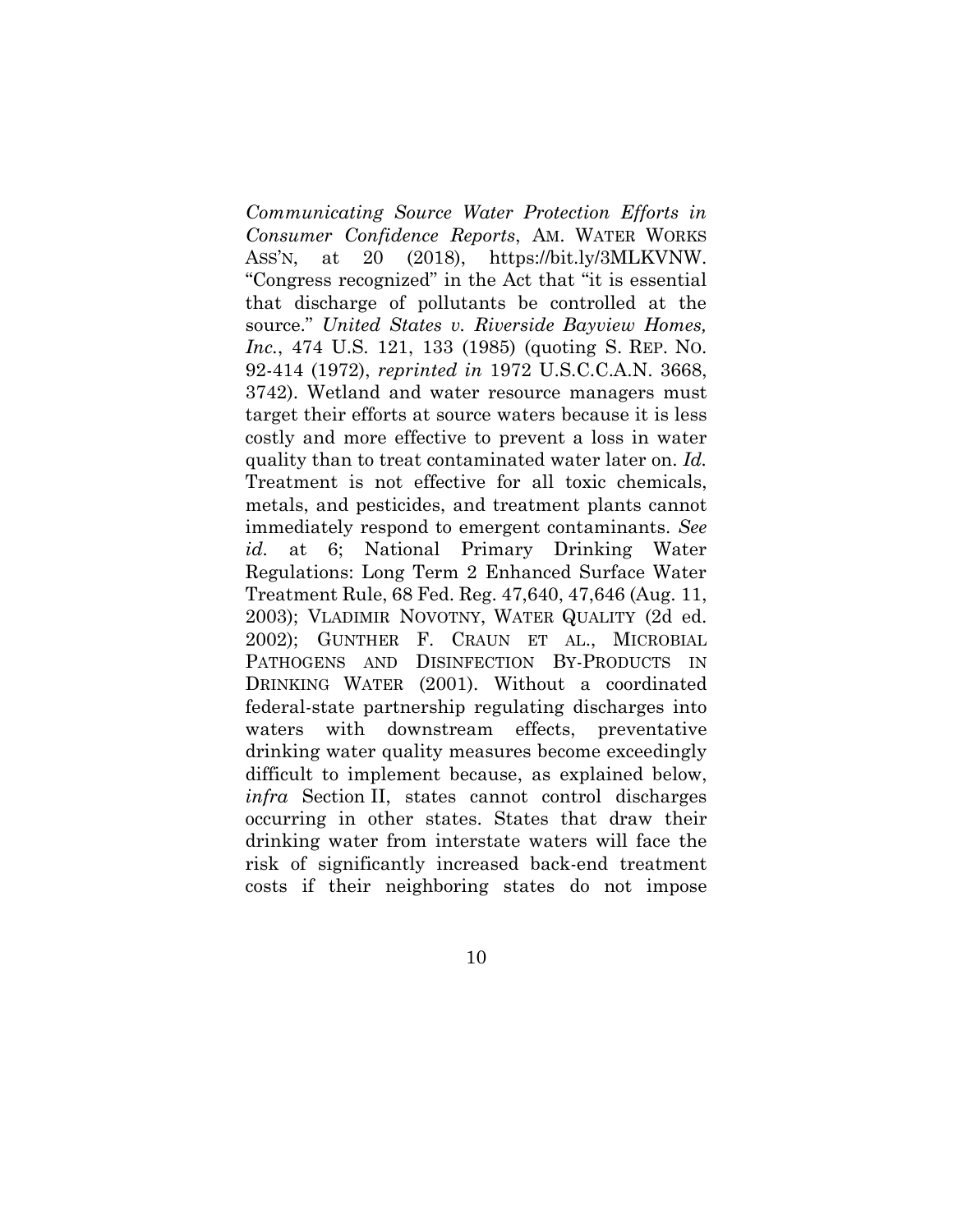meaningful controls, as well as uncertainty about whether their treatment systems will be able to effectively remediate polluted waters.

*Flooding.* Flood prevention efforts would also be compromised if WOTUS were read as Petitioners propose. Floodplain managers depend upon federal protection of waters such as wetlands, headwaters, and other streams that may have a subsurface hydrological connection to the floodplain but may not be navigable or may lack a continuous surface water connection. *See* 2015 EPA Report at 2-44. Wetlands, for example, are crucial for reducing the effects of flood hazards—especially intense storms, winter snowpacks, and droughts—because they moderate the baseflow of waters that pose flood threats and control the transport of sediment downstream. *Nonpoint source impacts on primary headwater streams*, OHIO ENVTL. PROT. AGENCY, at  $1$  (2015), https://bit.ly/3akrL4b (Ohio EPA 2015). By storing and controlling the release of water, wetlands reduce the low-flow and high-flow extremes that cause both floods and droughts. *See* 2015 EPA Report at ES-9.

<span id="page-22-1"></span><span id="page-22-0"></span>Wetlands also slow the erosion of river, lake, and channel banks by acting as natural sponges for overflow events. *See* Charles A. Taylor & Hannah Druckenmiller, *Wetlands, Flooding, and the Clean Water Act*, 112 AM. ECON. REV. 1334, 1337, 1352 (2022); 2015 EPA Report at B-52, B-55. The berms and other barriers that often separate wetlands from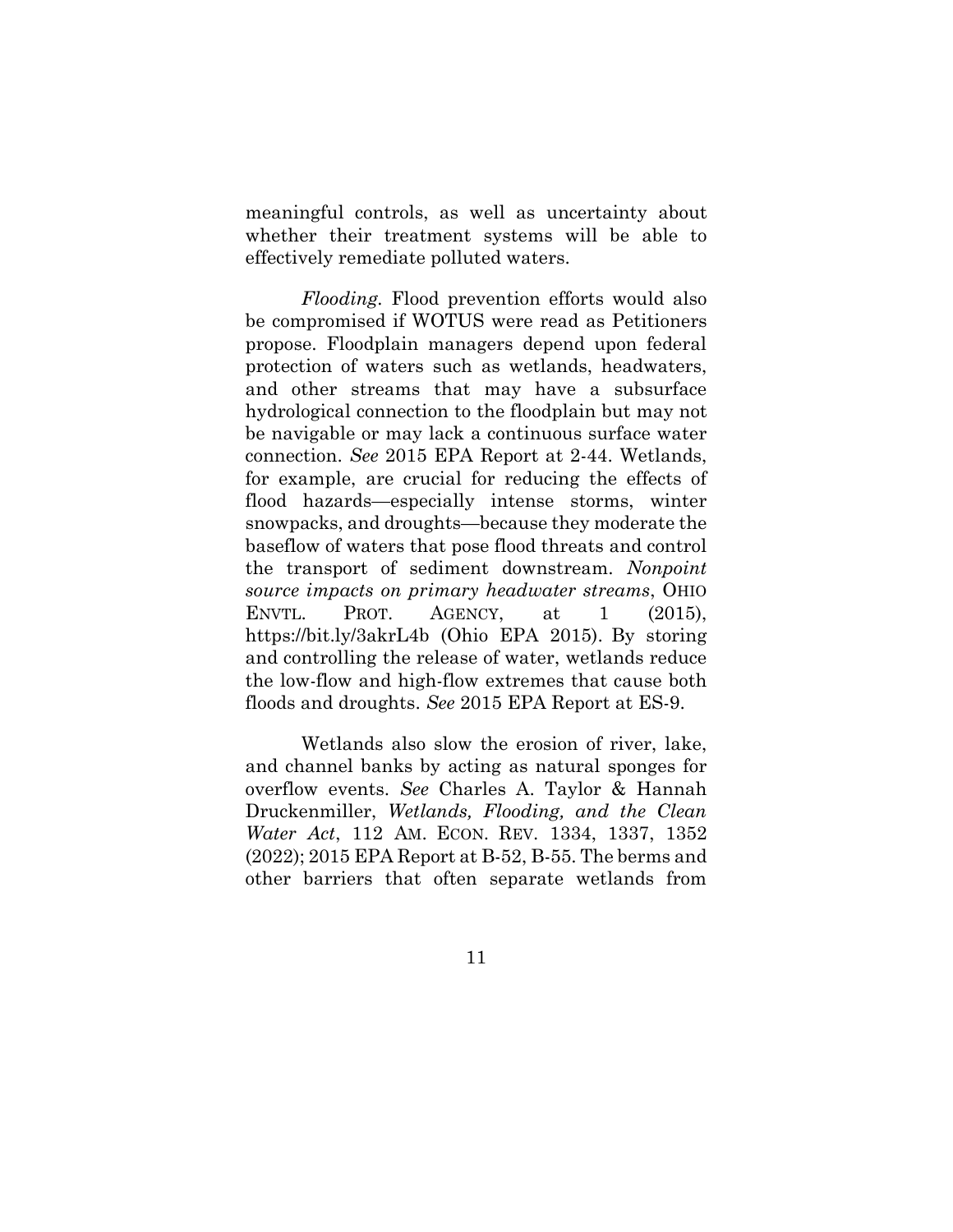<span id="page-23-2"></span>traditional navigable waters are crucial in slowing water rates and, therefore, limiting flood losses. 2015 EPA Report at B-29, B-52, B-55. The Corps already spends more than \$900 million annually on maintenance dredging of navigable waters to prevent floods. Corps, *Pub. L. 116-20 Damage Repair Estimate* (Sept. 25, 2019), https://bit.ly/3PWooAM. Without federal regulation, destruction and pollution of vital wetlands would greatly increase the costs of dredging. *See* Ohio EPA 2015, at 1.

<span id="page-23-1"></span><span id="page-23-0"></span>Measured conservatively, the flood losses caused by development of wetlands are far greater than the expense of the federal permitting process. *See* Taylor & Druckenmiller at 1336. The average hectare (roughly 2.5 football fields) of wetlands lost between 2001 and 2016 cost society \$1,840 annually in National Flood Insurance Program (NFIP) claims alone. In developed areas, that amount rose to more than \$8,000. *Id.* at 1334. These expenses cannot be controlled by regulating only navigable-in-fact waters and wetlands with a continuous surface water connection to them. The most valuable wetlands for flood reduction are located 500 to 750 meters from the stream or river they drain into (\$21,178 per hectare nationwide and \$63,276 per hectare in developed areas). *Id.* at 1352.<sup>4</sup> Their separation from

<sup>4</sup> These estimates are notably conservative because they only account for claims submitted to NFIP. Many people fail to file flood claims or are ineligible to file, and this study estimates only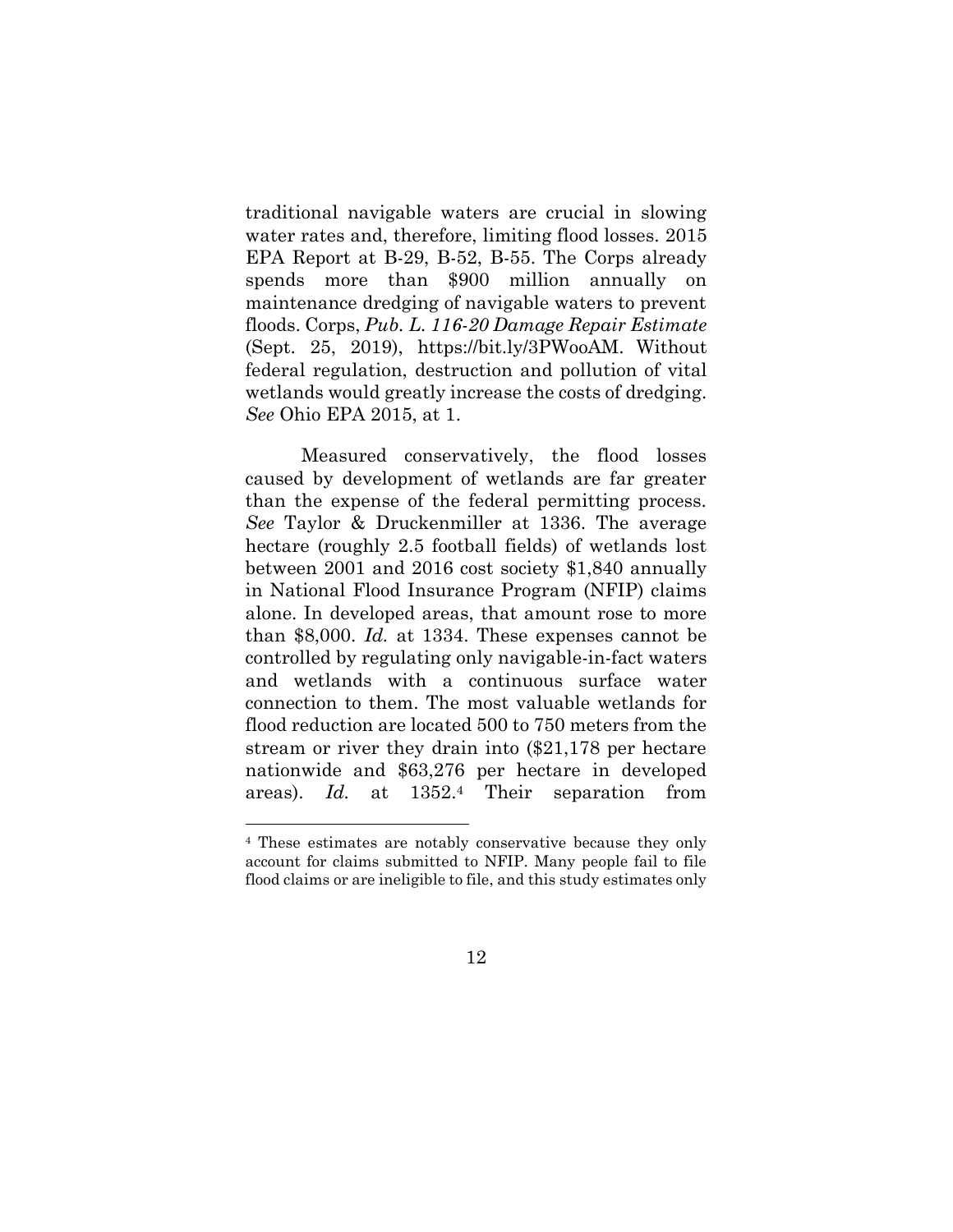<span id="page-24-1"></span>permanently flowing waters is precisely what makes these wetlands so important: They are less likely to be fully saturated and thus more likely to have capacity to absorb overflows from flowing waters before they reach developments. *Id.* In total, wetland losses between 2001 and 2016 cost taxpayers more than \$600 million each year in NFIP claims alone. *Id.* at 1356. Excluding crucial flood barriers from the Act and allowing the loss of wetlands to accelerate would impose far steeper costs.

<span id="page-24-2"></span>*Development and planning.* Clean water is critical to development. To ensure a new community can thrive for decades (and longer), developers and architects rely on community planners, who assess water supply, water quality, and flood and stormwater management. Cynthia Bowen, *What is Planning?*, AM. PLANNING ASS'N, https://bit.ly/3Q1pqeL; *Water and Planning*, AM. PLANNING ASS'N, https://bit.ly/3xaXOLU. Among other tasks, these planners ensure a sustainable water supply and account for water treatment costs and flood risks. Brian Campbell et al., *APA Policy Guide on Water*, AM. PLANNING ASS'N (July 15, 2016), https://bit.ly/3N8ltmN.

<span id="page-24-0"></span>Successful plans assume that wetlands, streams, ponds, and other natural waters—many of which lack

the flood-related costs of destroying wetlands and headwaters not the costs to water quality.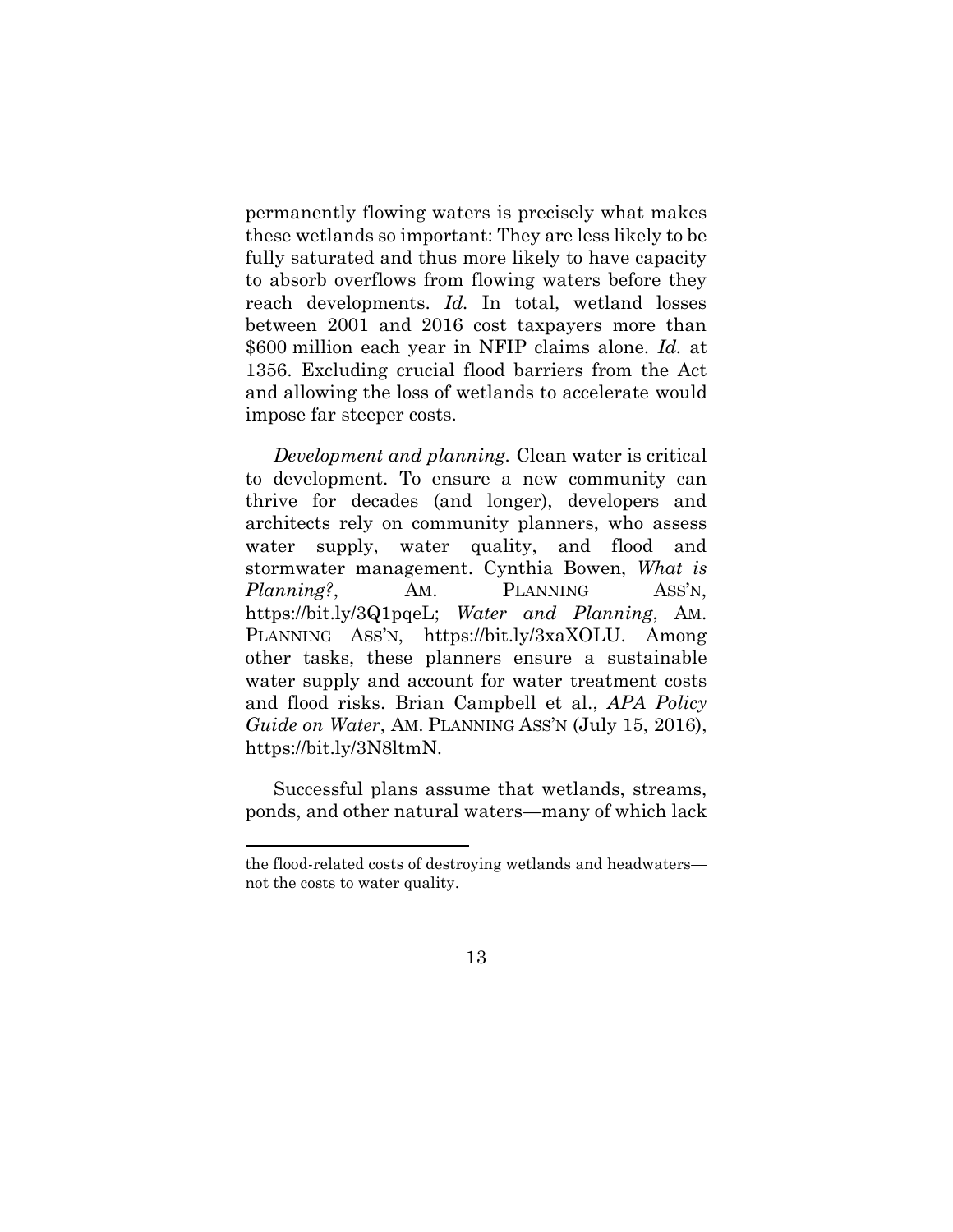<span id="page-25-1"></span>a continuous surface water connection to traditional navigable waters—will store and reuse stormwater and runoff. *Id.* Excluding these waters from federal regulation would substantially increase the risk of their destruction or contamination because discharges of pollutants into water supplies would surely be more common. In existing communities, planners would struggle to identify new sources of water to ensure a sufficient, reliable, and safe water supply in the future. More generally, increased concern about the long-term health of water sources would impede analysis of water supply and demand, inject uncertainty, and thereby hamper future development. *See* 2015 EPA Report at ES-5; Lowe & Likens at 196 (upstream discharges into headwaters wetlands, and intermittent and ephemeral streams contaminate the downstream watershed). Absent confidence that source waters will remain healthy, developers may choose not to shoulder the risk of potential future costs, such as water cleanup, sediment removal, artificial wetland creation, and water treatment facilities. *See* TOM DANIELS & KATHERINE DANIELS, THE ENVIRONMENTAL PLANNING HANDBOOK FOR SUSTAINABLE COMMUNITIES AND REGIONS 229 (2003).

### <span id="page-25-3"></span><span id="page-25-2"></span><span id="page-25-0"></span>**II. The externalities associated with water pollution and regulation require a collaborative federal-state solution.**

Because watersheds often span multiple states, one state's polluting activities and regulations affect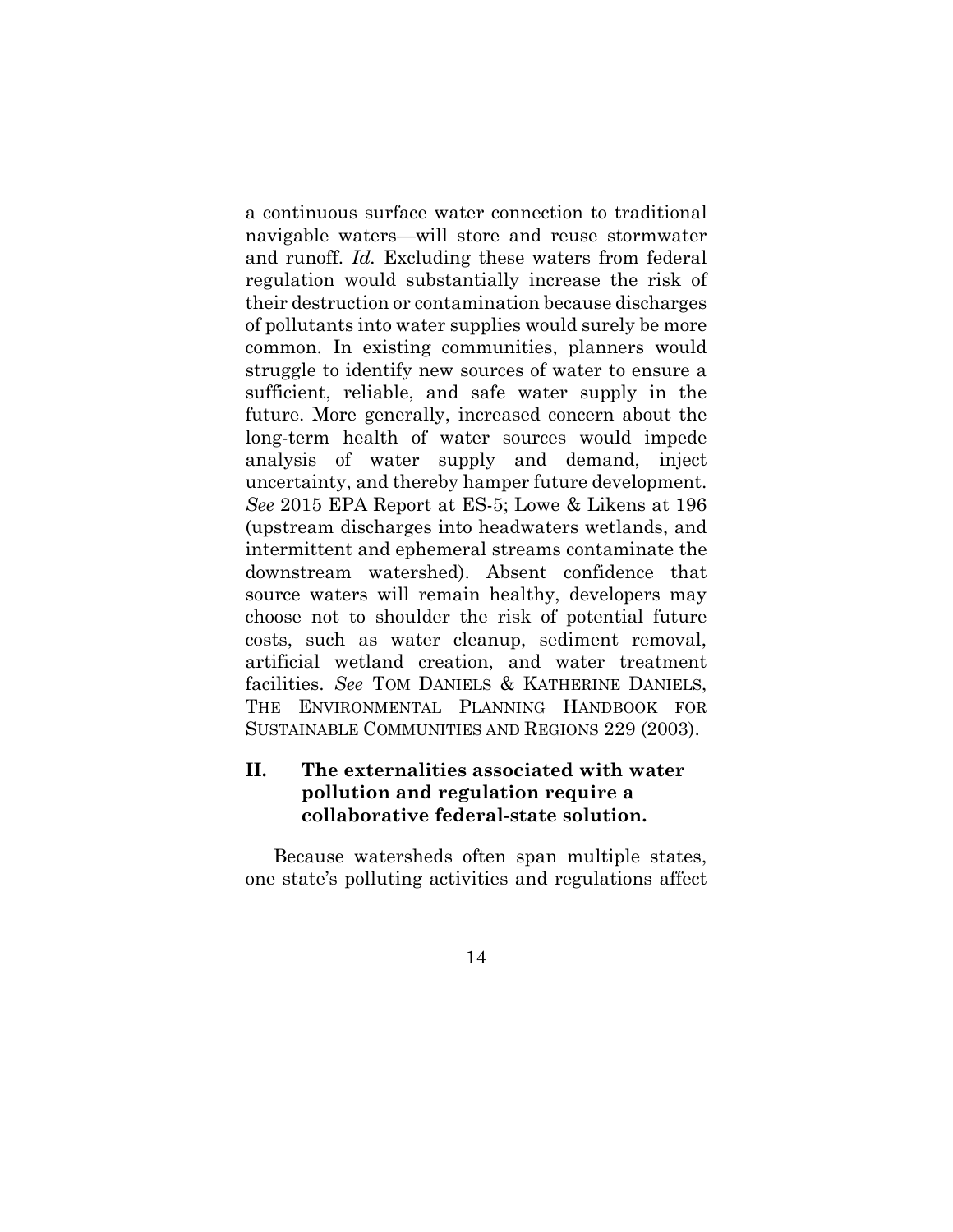<span id="page-26-3"></span><span id="page-26-2"></span>other states. *See* S. REP NO. 92-414 (1971), *reprinted in* 1972 U.S.C.C.A.N. 3668, 3672 (greater federal role required because isolated state enforcement harms interstate water quality); *A Compilation of Cost Data Associated with the Impacts and Control of Nutrient Pollution*, EPA, at ES-1 (2015), https://bit.ly/3m9NDCb (compiling data on externalities) (EPA Cost Data). For this reason, conflicts between "a state that introduces pollutants to a waterway and a downstream state that objects" have been a "font of controversy since the founding of the Nation." *Arkansas v. Oklahoma*, 503 U.S. 91, 98 (1992).

<span id="page-26-0"></span>Petitioners' test would shift the burden of addressing water pollution—which comes from sources throughout a watershed—by excluding from federal regulation all discharges except those into larger waterbodies. The waters with the greatest impact on the United States' interstate watersheds would lose federal protection. *See* 2015 EPA Report at ES-5; Lowe & Likens at 196. Effective pollutant control, however, requires an equitable distribution of costs among a broader group of actors, including both upstream and downstream states.

<span id="page-26-4"></span><span id="page-26-1"></span>Recognizing that the quality of water in downstream states depends upon upstream activities, the Act creates systems for interstate cooperation that take account of these externalities. Under 33 U.S.C. § 1341(a)(2), for example, the federal EPA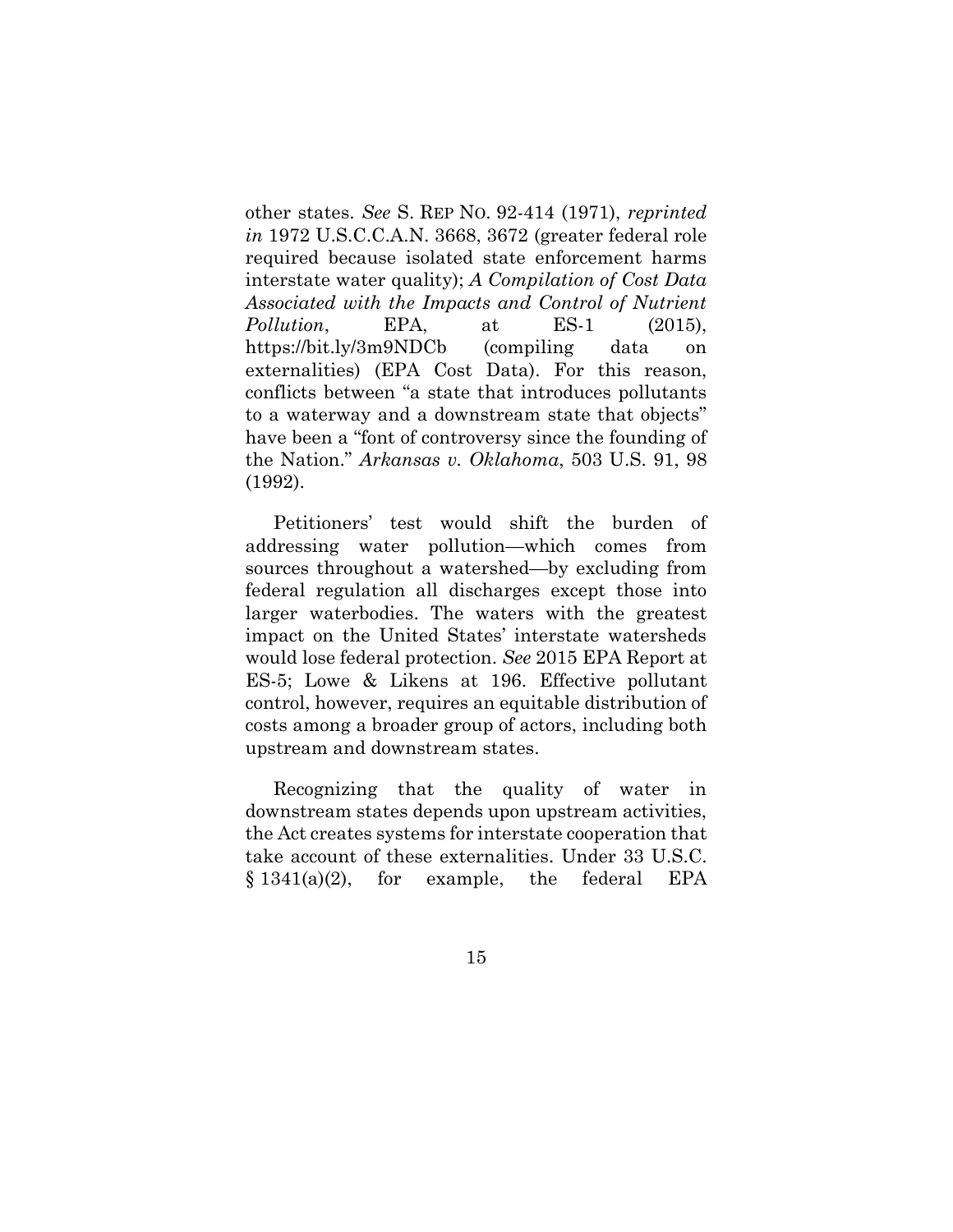Administrator determines whether a "discharge [by a permit applicant] may affect … the quality of the waters of any other State." *Id.* If so, he must notify the neighboring state, which then determines whether the discharge will violate water quality requirements. *Id.* The Administrator may work with the downstream state to develop permit conditions that will ensure compliance with water quality requirements. *Id.* Similarly, 33 U.S.C. §§ 1342(b)(3) and (5) ensure that NPDES permits take account of neighboring states' concerns. The Act's systems of cooperation allow a neutral federal agency to prevent upstream states from offloading pollution onto downstream states.<sup>5</sup> Petitioners' interpretation of WOTUS would eliminate this tool for addressing interstate pollution and make it difficult for downstream wetland and water resource managers to maintain their states' waters.

<span id="page-27-0"></span><sup>5</sup> Prior to the Act, conflicts between states arising from upstream pollution were resolved in this Court under "often vague and indeterminate nuisance concepts and maxims of equity jurisprudence." *City of Milwaukee v. Illinois*, 451 U.S. 304, 317 (1981). The Act preempts federal common law and replaces it with "a comprehensive regulatory program supervised by an expert administrative agency." *Id.*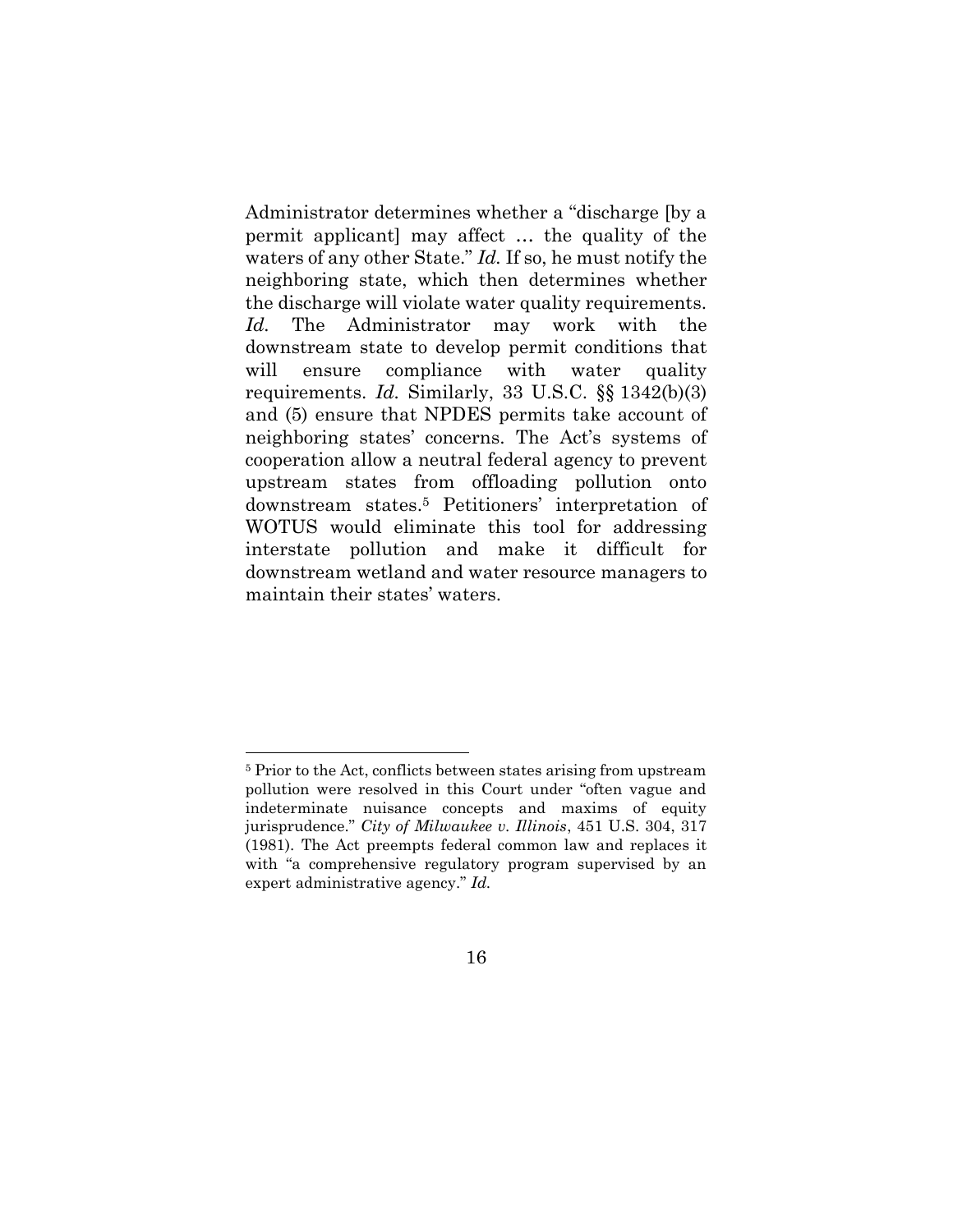#### <span id="page-28-0"></span>**A. Leaving most water regulation to states alone would create perverse incentives.**

Under the reading of WOTUS in place today, the cost of regulation is borne by both upstream and downstream states. Petitioners' interpretation creates risks of moral hazard: Heavily polluting states may choose not to regulate because they need not bear the costs of doing so, even while retaining the economic benefits of their polluting activity. Downstream states, by contrast, may be forced to bear enormous regulatory costs, as they pay to clean up out-of-state pollution as it flows in. *See, e.g.*, EPA Cost Data at I-3 (downstream external costs exceed upstream treatment cost).

<span id="page-28-1"></span>Petitioners' narrow reading would also create a classic free-rider problem, in which some states benefit from their neighbors' regulations even as they reap the economic advantages of polluting activity. "Unlike an apple that can be bought and consumed by one person," all those "who live downstream from wetlands benefit from the role wetlands play in slowing floodwaters, whether they paid to conserve the wetlands or not." James Salzman, *Creating Markets for Ecosystem Services*, 80 N.Y.U. L. REV. 870, 882 (2005). An upstream state that pays to clean up its waters passes benefits to all downstream states. Residents of those downstream states will enjoy the clean drinking water paid for by the upstream state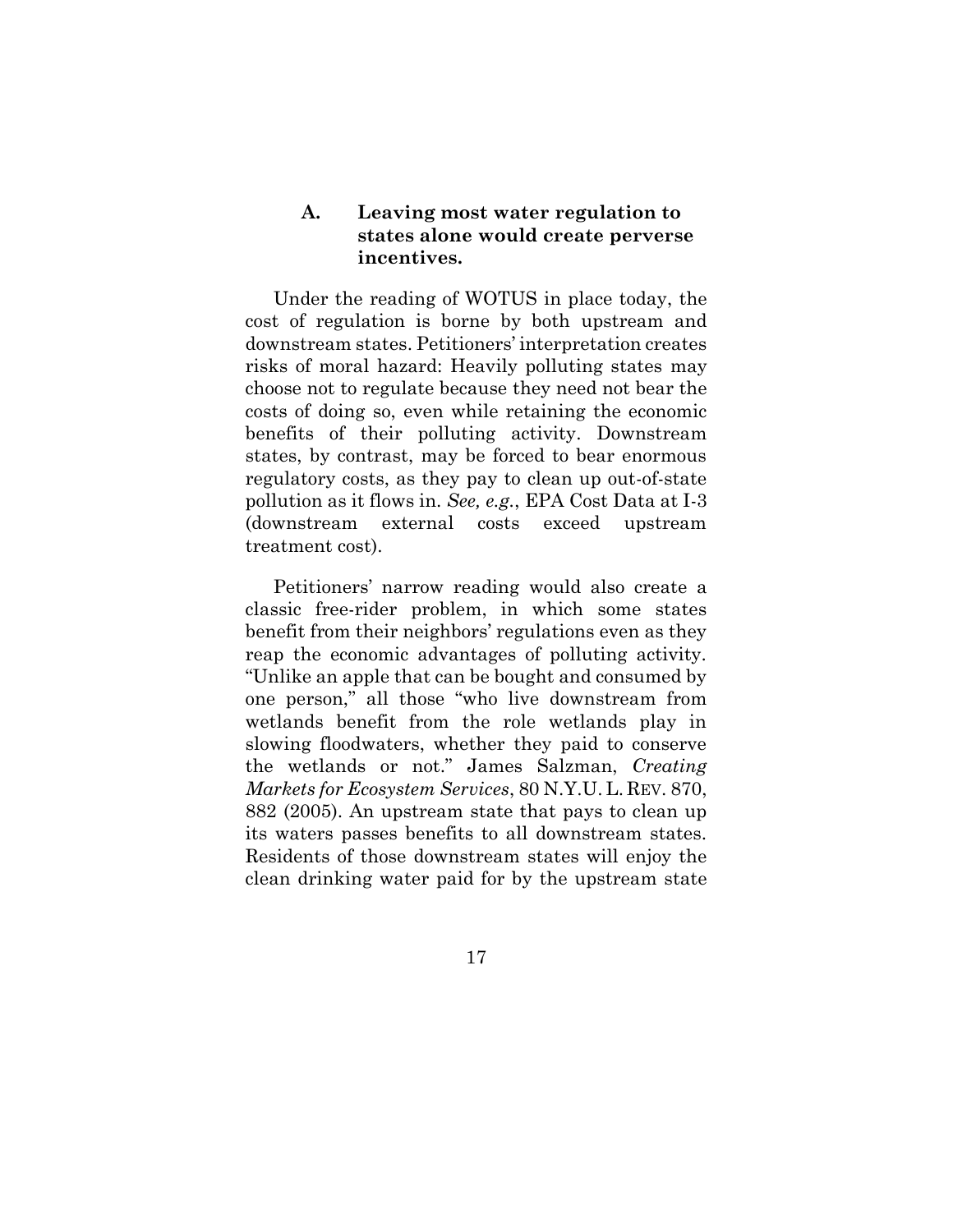but may choose to reduce their own costs by polluting further downstream without regulation.

<span id="page-29-0"></span>The Mississippi River Basin provides the paradigmatic example of these problems. The Upper Mississippi River system drains an area of 190,000 square miles in Minnesota, Wisconsin, Iowa, and Missouri and a small portion of Indiana and South Dakota. Only about 1,300 miles—less than 1% of the system—are navigable. The remaining 99% comprises the non-navigable tributaries, ditches, and noncontiguous wetlands that would be excluded by Petitioners' interpretation of WOTUS. *See* Amicus Br. of Ass'n of State Wetland Managers et al., *Rapanos*, 2006 WL 139206, at \*22. These waters contribute to the flows of the navigable portions of the system and help to control the flow of nutrients and sediment into the navigable waters. Janet Larsen, *Dead Zones Increasing in World's Coastal Waters*, EARTH POL'Y INST. (June 16, 2004), https://bit.ly/3xbbAiv.

<span id="page-29-3"></span><span id="page-29-2"></span><span id="page-29-1"></span>Filling these waters, as would be possible without a permit under Petitioners' test, would exacerbate transmission of nitrogen-rich fertilizer in storm runoff into the mainstream Mississippi system. William J. Mitsch, et al., *Reducing Nitrogen Loading to the Gulf of Mexico from the Mississippi River Basin*, 51 BIOSCIENCE 373, 373-74 (2001). Existing wetland losses have already substantially increased the amount of nitrogen entering the Gulf of Mexico. *Id.*; Nancy Rabalais, et al., *Beyond science into policy: Gulf*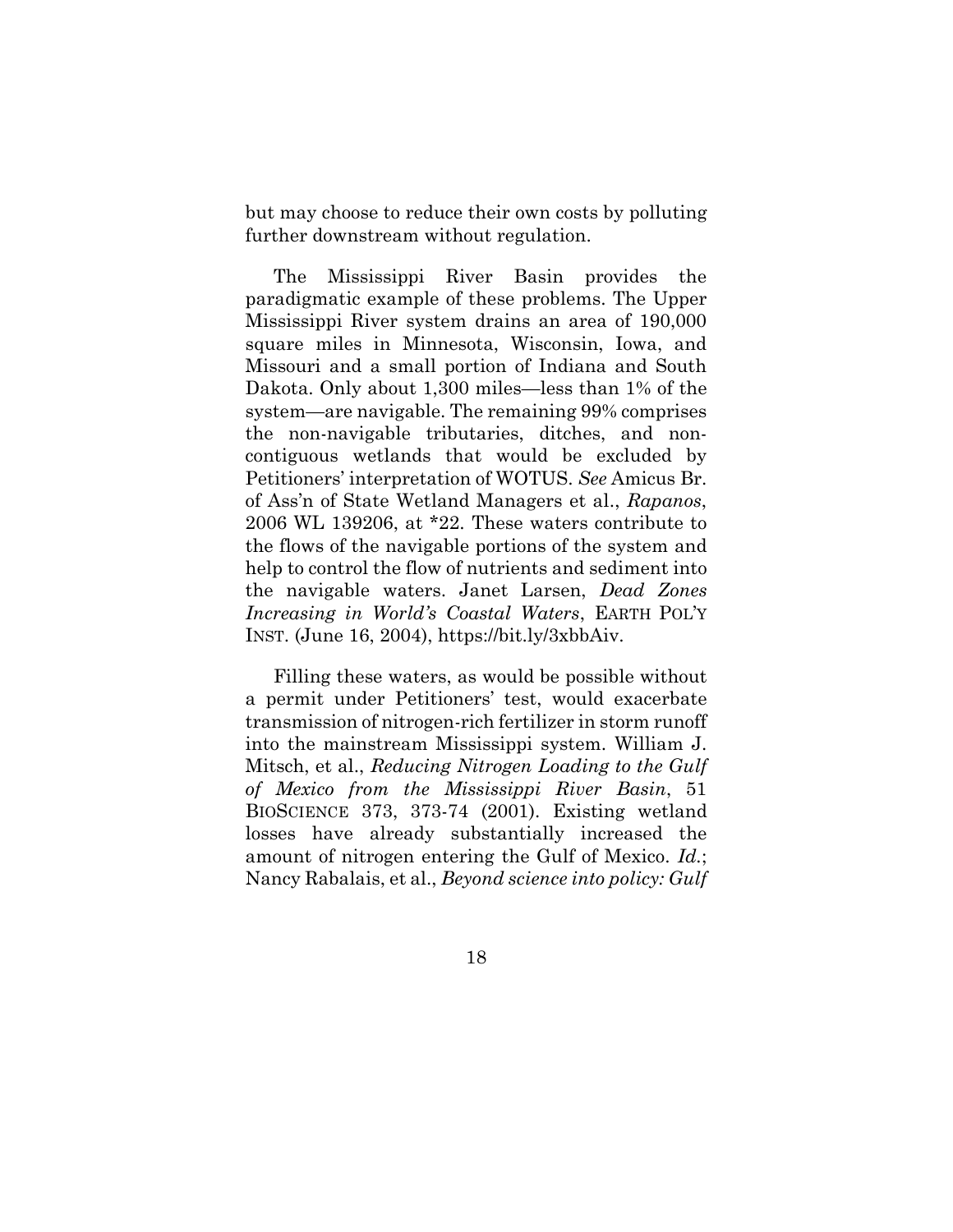*of Mexico Hypoxia and the Mississippi River*, 52 BIOSCIENCE 129, 129-30 (2002).

<span id="page-30-3"></span><span id="page-30-2"></span>These excessive nitrogen levels have helped create a "dead zone" in the Gulf, with levels of oxygen too low to support aquatic life. This dead zone adversely affects the environment and economy of the Gulf Coast, including through financial losses in what was once the most valuable fishery in the United States. *Integrated Assessment of Hypoxia in the Northern Gulf of Mexico*, NAT'L SCI. & TECH. COUNCIL, at 7 (2000), https://bit.ly/3m9i2Au; Martin D. Smith et al., *Seafood Prices Reveal Impacts of Major Ecological Disturbance*, 114 PROC. NAT'L ACAD. SCI. 1512, 1512 (2017). But 85% of nitrogen arriving at the dead zone originated not in coastal states but rather in the Upper Mississippi watershed. D.A. Goolsby et al., *Flux and Sources of Nutrients in the Mississippi-Atchafalaya River Basin*, NAT'L OCEANIC & ATMOSPHERIC ADMIN., at 40 (1999), https://bit.ly/3aIZwwt. Without the protections of the Act, this problem would grow only worse because dischargers in upstream states could freely pass additional pollutants downstream.

## <span id="page-30-1"></span><span id="page-30-0"></span>**B. Under Petitioners' reading of WOTUS, downstream states would suffer poorer water quality and outsized flood risk.**

Drinking water quality is best maintained by a reading of WOTUS that facilitates federal, state, and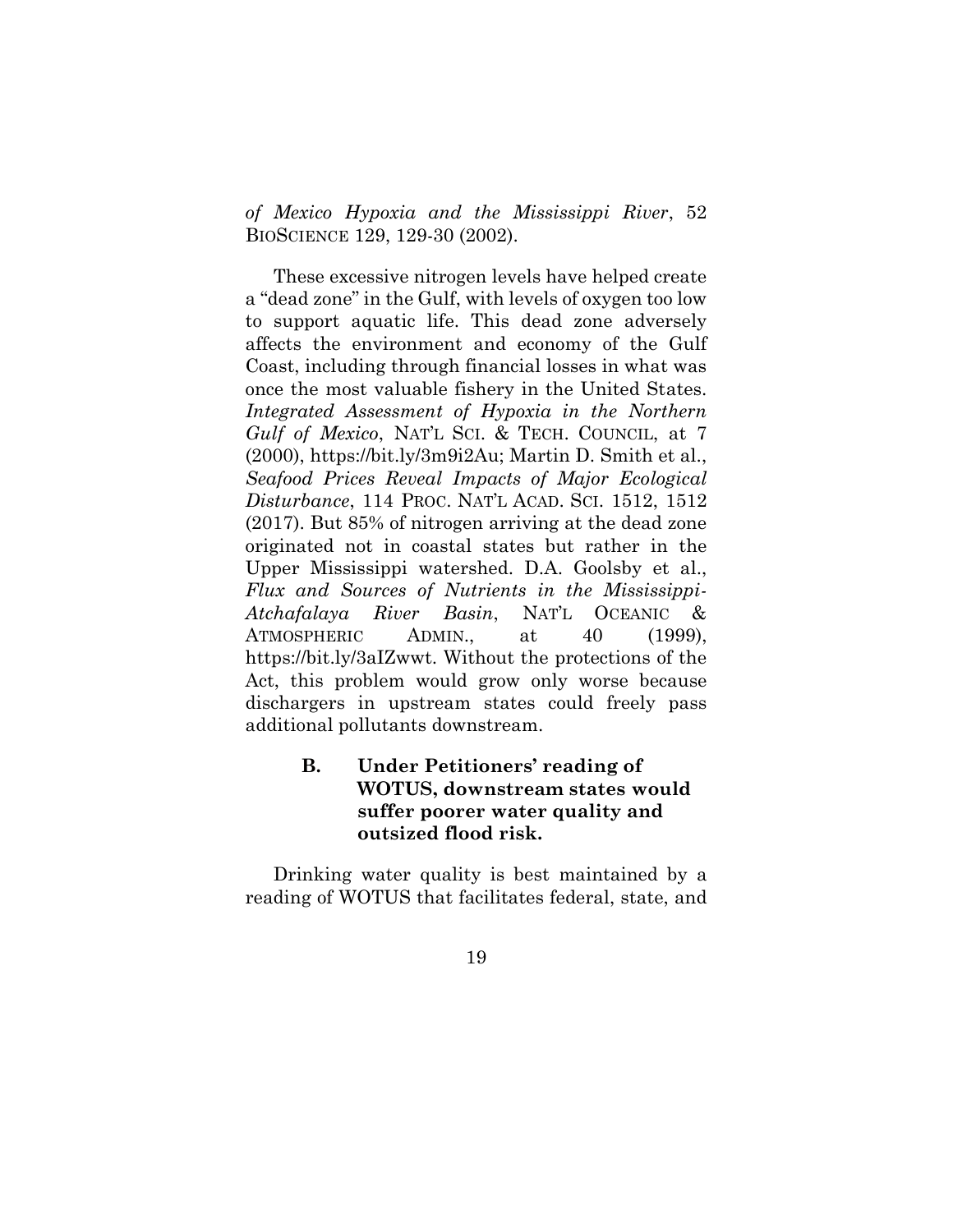local protection of waters at their sources, such as wetlands and headwaters. As with the Mississippi River Basin, those source waters may lie in one state, flow across boundaries, and be deposited in a downstream state. Absent federal regulation, the upstream state may have exclusive control of the downstream state's surface water supply. If the upstream state chooses not to regulate, the residents of the downstream state will bear the cost of remediation and will likely have poorer drinking water and higher costs. *See supra* Section I.

<span id="page-31-0"></span>Flood prevention likewise depends upon protection of wetlands and headwaters, which slow the damaging flow rates of floodwaters, allowing sediment to settle rather than travel farther downstream. *See supra* Section I. Floods are generally driven by upstream changes in water temperatures, rainfall, and snowmelt, which culminate in the overflow of rivers in downstream states, sometimes many states away. *See* Bruno Merz et al., *Causes, Impacts and Patterns of Disastrous River Floods*, 2 NATURE REVS. EARTH & ENV'T 592, 594 (2021) (downstream floods larger than upstream causes). Downstream states are therefore dependent on the flood mitigation activities of upstream states. A federal standard provides a critical tool for regulating wetlands and headwaters by providing a minimum level of protection across all states.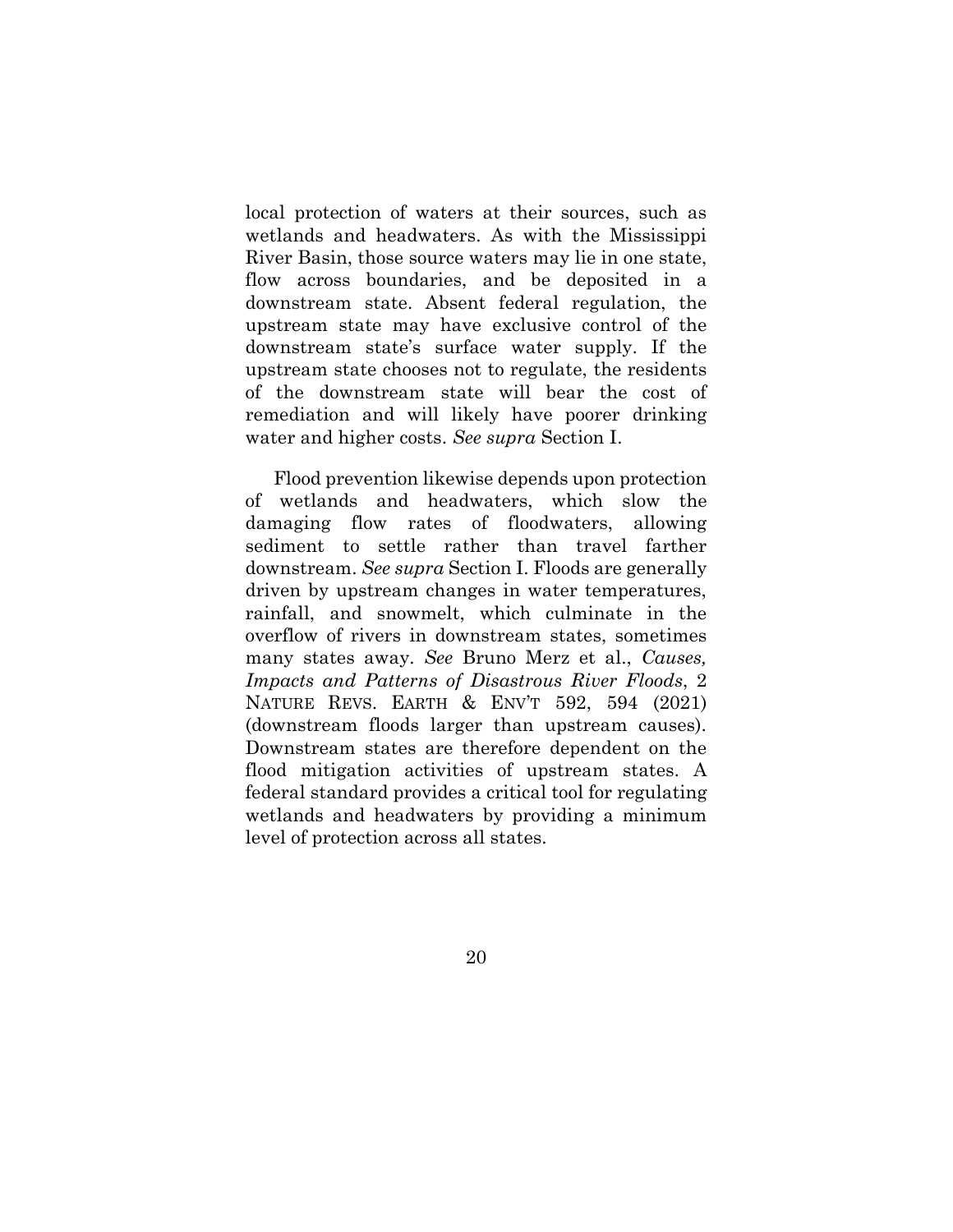### <span id="page-32-1"></span><span id="page-32-0"></span>**C. Developers depend on the certainty afforded by a floor of uniform nationwide regulation.**

<span id="page-32-3"></span>Developers and planners require a predictable floor of uniform nationwide regulation because communities draw from interstate watersheds that do not respect city and state borders. *Climate Change Policy Guide*, AM. PLANNING ASS'N, at C.9.2 (2020), https://bit.ly/3NLsDNE (Climate Change Policy Guide); *see also* John R. Nolon, *Flexibility in the Law: The Re-engineering of Zoning to Prevent Fragmented Landscapes*, N.Y.L.J. 5, 7 (Feb. 18, 1998) (jurisdictional boundaries drawn without regard to watersheds). Regional planning coalitions are often organized around watershed geography that crosses state lines. Climate Change Policy Guide at G.1.5. For example, there are 21 major hydrologic regions in the United States, each of which contains a major drainage basin, *Hydrologic Unit Maps*, U.S. GEOLOGICAL SURVEY, (Feb. 9, 2022), https://on.doi.gov/3MfnUm6, and often centers on an interstate body of water, such as the Mississippi River. *Id.* Efforts to establish and maintain a sustainable water supply in the face of development are organized not around state borders but rather around these 21 hydrologic regions. Climate Change Policy Guide at G.1.5.

<span id="page-32-2"></span>Planners will not be able to readily account for watersheds that cross jurisdictional boundaries if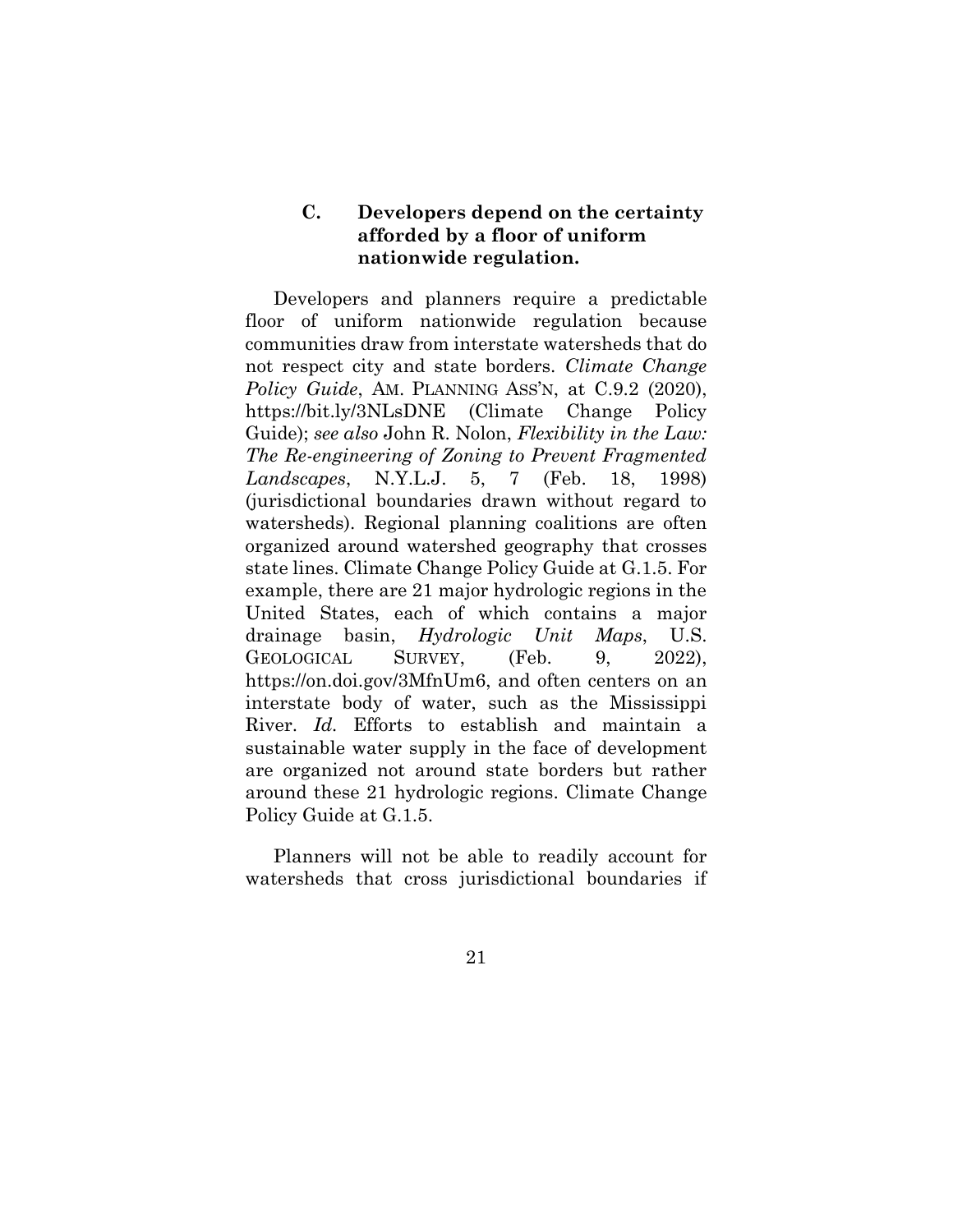they cannot rely on a predictable floor of federal regulation for the waters that Petitioners would exclude from WOTUS. A uniform baseline level of protection for all waters makes planning far more efficient than if the quality and availability of water supplies depend upon the regulatory decisions of multiple states acting without coordination. Planners would need to evaluate each of these separate regimes and gauge the likelihood that pollution from upstream states would contaminate a community's future water supply. Providing accurate valuations of land would become far more difficult, planning would become more costly, and in some instances, development would be delayed or thwarted entirely. *See* DANIELS & DANIELS, *supra*, at 229.

## <span id="page-33-2"></span><span id="page-33-0"></span>**III. State, tribal, and local governments would struggle to fill the regulatory gaps that would be left by Petitioners' test for WOTUS.**

States, tribes, and municipalities would strain to fill the regulatory gap that would result if Petitioners' restrictive reading of WOTUS were adopted.

### <span id="page-33-1"></span>**A. Much state and tribal regulation is integrated with the federal scheme.**

Congress intended the Act as "a partnership between States and the Federal Government, animated by a shared objective: 'to restore and maintain the chemical, physical, and biological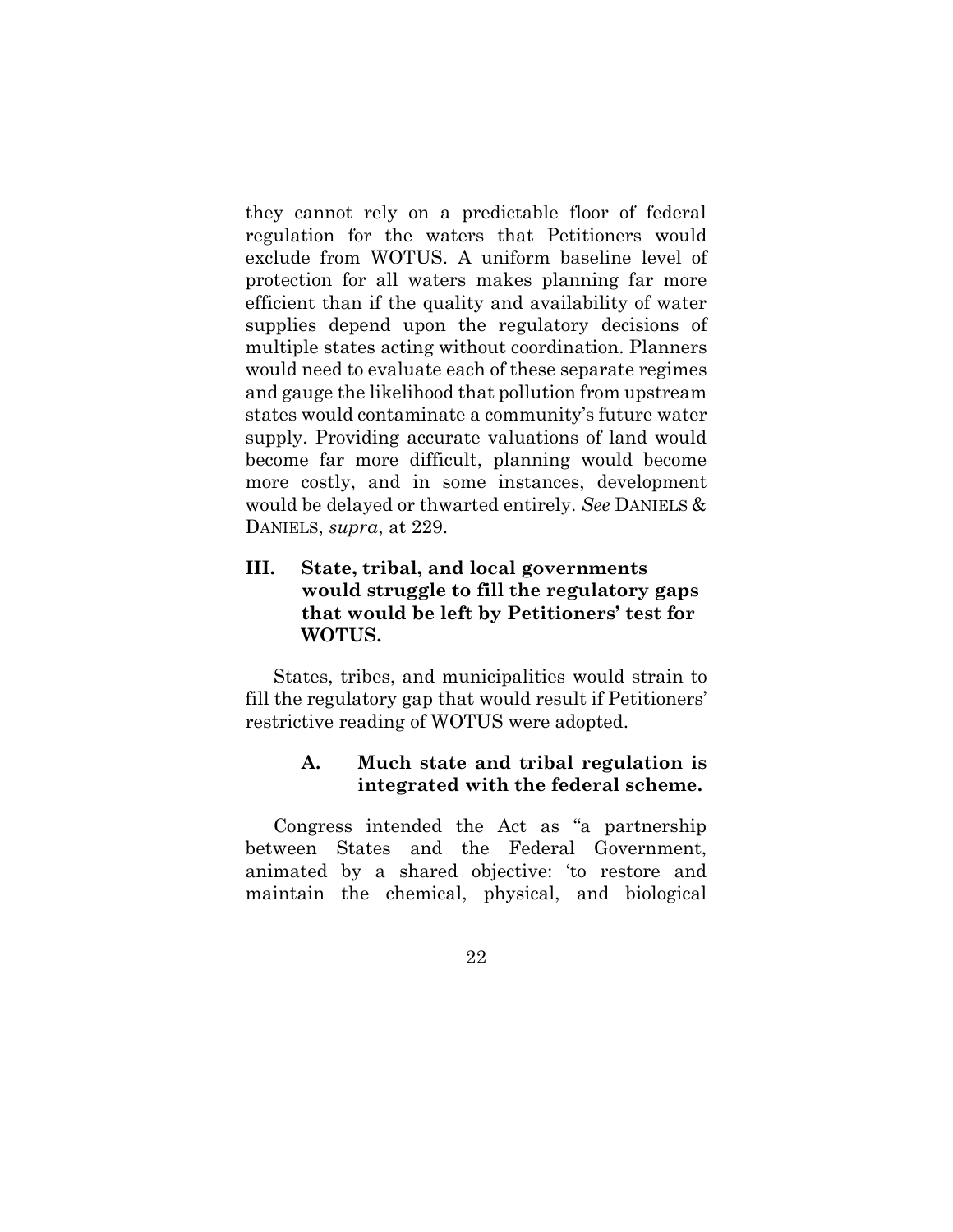<span id="page-34-1"></span><span id="page-34-0"></span>integrity of the Nation's waters.'" *Arkansas*, 503 U.S. at 101 (citing 33 U.S.C.  $\S$  1251(a)). That is how it has worked in practice for fifty years—states have woven their own regulatory programs into the federal framework, and water managers and planners at the federal, state, and tribal levels have collaborated to ensure effective, efficient protection of waters.

The Act explicitly preserves and allocates substantial roles in federal programs to state governments, while providing for federal regulation of polluting activities. Regulation is integrated, and in most states, there is no freestanding state backstop to protect and manage waters not covered by Petitioners' reading of the Act's scope. Adopting Petitioners' interpretation would curtail state-level management of waters removed from federal jurisdiction, as well.

<span id="page-34-2"></span>One key example is the permitting and certification authority conferred on the federal government and the states by the Act to limit discharged pollutants, promote wetlands' filtration and ecosystem services, and ensure development will not cause flooding. To get a federal permit for any activity that may result in any discharge of dredged or fill material or other pollutants into WOTUS, a property owner must first obtain a certification from the state that the discharge will comply with effluent limitations and clean water standards under state and federal law. *See* 33 U.S.C. §§ 1341 (certification requirement), 1342 (permits for pollutant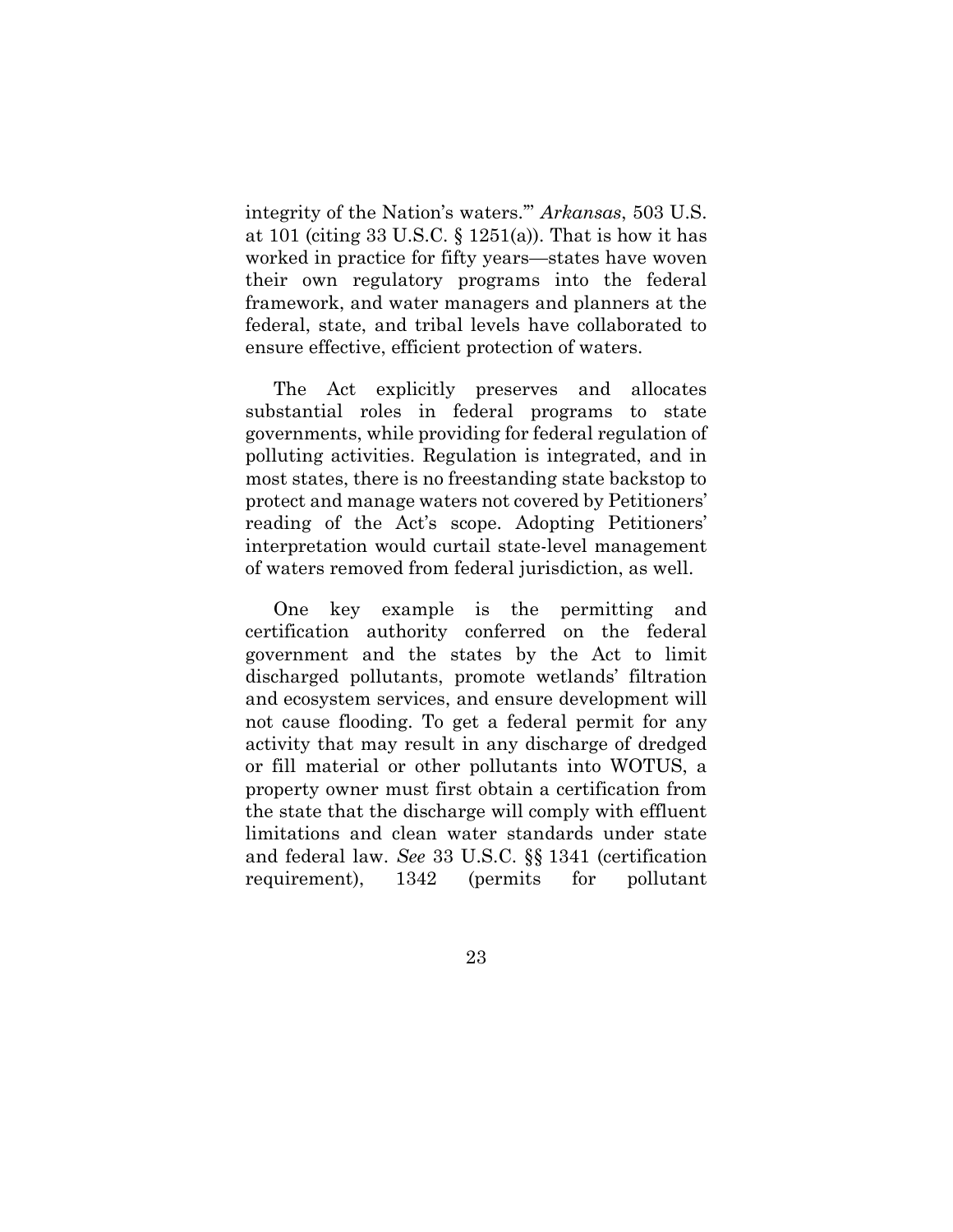<span id="page-35-1"></span><span id="page-35-0"></span>discharges), 1344 (permits for dredged or fill material). When a state issues a certification, it may impose conditions on the certified discharge, including best management practices, inspection requirements, or payments to support mitigation measures. *See id.*  § 1341. A state may also, for example, mandate safeguards to prevent fuel spills or limitations on the use of heavy equipment to prevent erosion. *Section 401 Certification Best Practices*, ASS'N OF STATE WETLAND MANAGERS, at 11 (2012), https://bit.ly/3wZcMEu.

<span id="page-35-4"></span><span id="page-35-3"></span><span id="page-35-2"></span>Narrowing the scope of WOTUS under Petitioners' test would limit states' ability to use this critical tool for ensuring permits and licenses are consistent with states' water protection goals. Approximately 21 states rely exclusively on their federal certification power to protect and manage their wetlands, and six more states manage most of their waters through their federal certification authority. Brenda Zollitsch & Jeanne Christie, *Status and Trends Report on State Wetland Programs in the United States*¸ ASS'N OF STATE WETLAND MANAGERS, at 27 (2016), https://bit.ly/3M7hF3S. These states have established their own clean water standards, *e.g.*, 5 Colo. Code Regs. § 1002-82, but use their certification authority under the Act to ensure consistency with those standards. All of this would be upended if Petitioner's reading of WOTUS were adopted.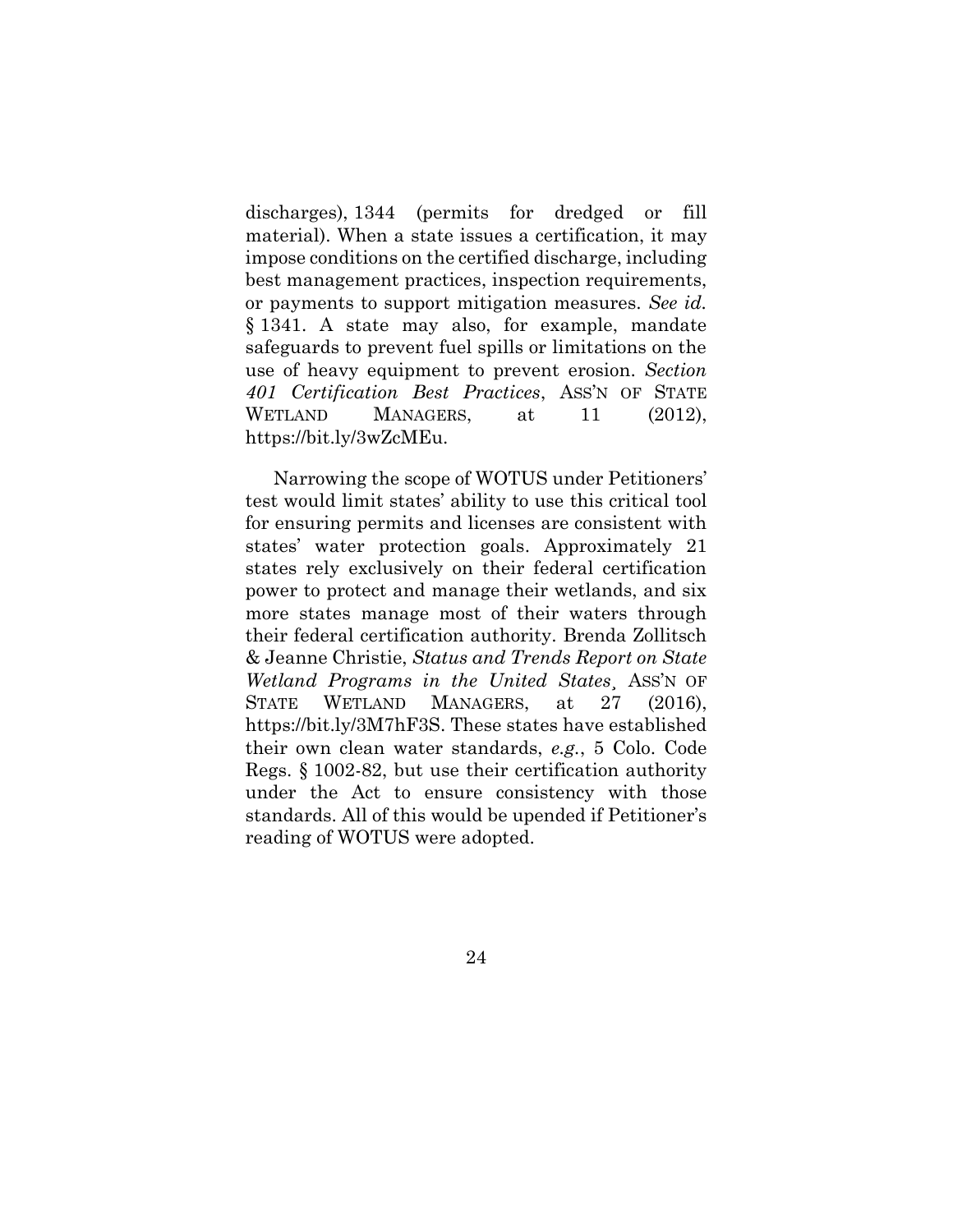<span id="page-36-3"></span><span id="page-36-2"></span><span id="page-36-1"></span><span id="page-36-0"></span>Even states that manage their aquatic resources at the state level and have assumed federal permitting programs would lose regulatory capabilities. Forty-seven states have assumed responsibility under the Act for the permitting of pollutant discharges under the NPDES program, 33 U.S.C. § 1342(b), *Idaho DEQ Becomes 47th State to Assume NPDES Authority*, ENVTL. COUNCIL OF STATES (Aug. 27, 2021), https://bit.ly/38JtQq1, and three states have assumed authority to permit discharges of dredged or fill material, 33 U.S.C. § 1344(g); *EPA Announces Historic Approval of Florida's Request to Administer the Clean Water Act Section 404 Program*, EPA (Dec. 17, 2020), https://bit.ly/3NSkY00. Contrary to the West Virginia amicus brief's claim (at 9) that narrowing WOTUS is necessary for local water management, state assumption of responsibility promotes local responses to "local concerns, community needs, and environmental conditions." Brian R. Levey, *When States Assume: Fulfilling Congress's Objectives Under the Clean Water Act's Wetlands Program*, 35 NAT. RESOURCES & ENV'T 9 (2020). When states assume responsibility for permitting under the NPDES or Section 404 program, they may regulate discharges of pollutants to WOTUS. Under Petitioners' narrow reading of WOTUS, the scope of state permitting authority would be greatly reduced, and the states would presumably need to expand state-level water quality programs to compensate for the rollback of the federal program.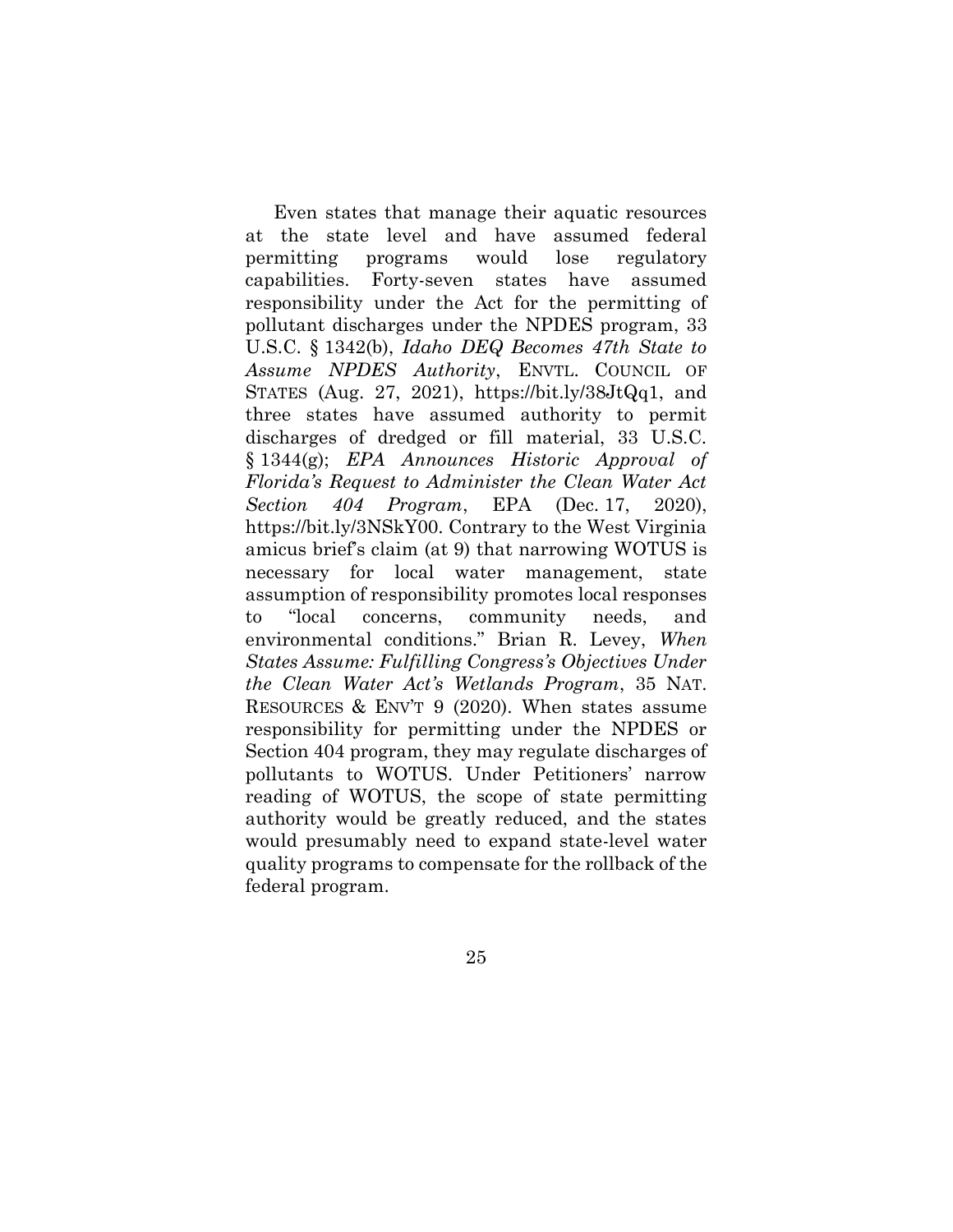## <span id="page-37-4"></span><span id="page-37-0"></span>**B. Petitioners' interpretation of WOTUS would result in inefficiencies and impose heavy costs on the states.**

<span id="page-37-2"></span><span id="page-37-1"></span>Not only would Petitioners' interpretation of WOTUS unwind much state regulation, but states would also find it challenging and costly to craft new protections to fill the regulatory gap. Comment Letter at 5. The Clean Water Act requires states to develop water quality standards for WOTUS, and narrowing WOTUS would leave many of those standards without effect under the Act. *See* 33 U.S.C. § 1313. States that rely on their power conferred by the Act to certify, *id.* § 1341, or grant permits, *id.* §§ 1342(b), 1344(g), would have to devise new regulations. Those states, along with states that already have freestanding state-level programs, would also face additional complexities and costs in implementing Petitioners' proposed test for WOTUS.

<span id="page-37-3"></span>Contrary to Petitioners' claims (at 46-48), their proposed standard—particularly the requirement of a "continuous surface water connection" to navigable waters—would sow much confusion because it would necessitate regular assessment of whether there is such a connection. Water levels frequently change and can be affected by water withdrawals, such as for irrigation or drinking water. For many wetlands, field staff may be able to determine only seasonally where the water ends and the wetland begins. Heavy rainfall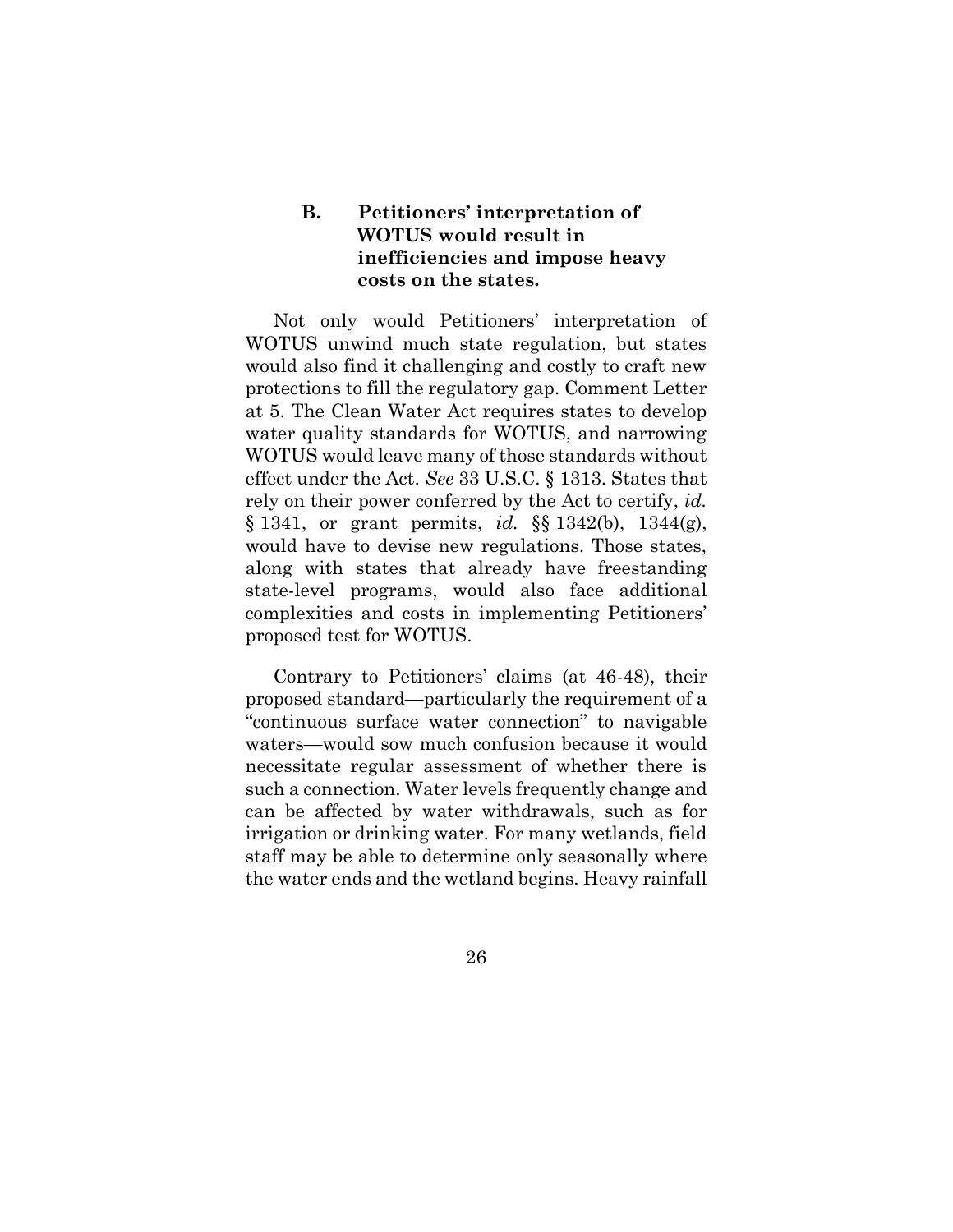<span id="page-38-3"></span>may cause a berm to be breached, while unusually dry summer days may cause waters to recede below a normally subsurface barrier. As climate change accelerates, and droughts and floods become more common, it will be more difficult to determine the surface-level continuity of some waters. *See* Hossein Tabari, *Climate change impact on flood and extreme precipitation increases with water availability*, 10 SCI. REP. 13,768 (2020).

It would be time consuming and costly for states to develop substitutes for the federal permitting program. States would have to respond to a deluge of permit applications that otherwise would have been handled in the Corps' Section 404 nationwide permitting process.<sup>6</sup> The strain on state resources would be exacerbated by a likely loss of federal funding for grant programs. *See, e.g.*, 33 U.S.C. § 1383(c) (listing grant programs, including for compliance with provisions limited to WOTUS); Cong. Research Serv., R43871, Funding for EPA Water Infrastructure (2019).

<sup>6</sup> For example, following the implementation of the NWPR, which largely adopted the *Rapanos* plurality's restrictive test, some permit applicants in Washington State asked that the wetlands and other waters affected by their projects be considered WOTUS—despite the term's narrower scope under the NWPR so they could access the more efficient nationwide permit process rather than Washington's individual permit program. Comment Letter at 8.

<span id="page-38-2"></span><span id="page-38-1"></span><span id="page-38-0"></span><sup>27</sup>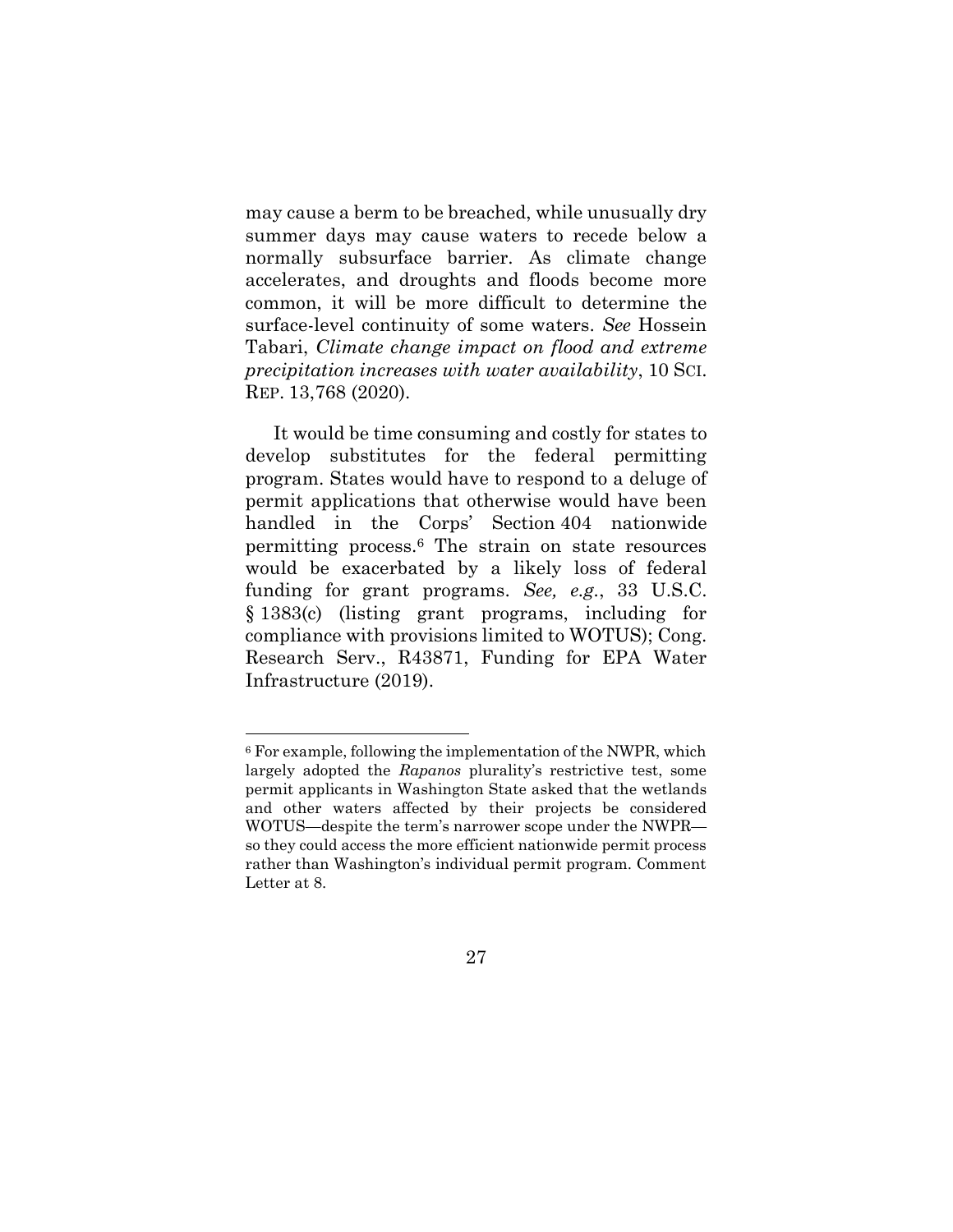## <span id="page-39-0"></span>**C. Petitioners' interpretation of WOTUS would require individual states to assume new roles in responding to interstate disasters.**

<span id="page-39-2"></span>States would also likely be left to respond to disasters that now are largely the province of the federal government. For example, the Act provides the federal government with significant responsibility for prevention and clean-up of oil spills that occur on or in WOTUS. 33 U.S.C. § 1321. Few states have the resources and administrative capacity for those tasks, and none has interstate jurisdiction. If WOTUS is narrowed, however, the federal government will lose significant powers to prevent or remediate oil spills at their source.<sup>7</sup>

For example, in 2010, an oil pipeline burst and spilled over 1,000,000 gallons of heavy crude oil into Michigan's Talmadge Creek wetlands, which lack a surface water connection to the Kalamazoo River and are separated from it by several miles. The EPA responded with a multi-year effort to contain and clean up the oil, spending over \$1 billion. Had these wetlands been excluded from WOTUS, the federal

<span id="page-39-1"></span><sup>7</sup> This consequence could well extend beyond the CWA. At least one circuit has interpreted the scope of "navigable waters" under the Oil Pollution Act (OPA) to be coextensive with WOTUS under the CWA. Thus, Petitioners' interpretation could erode protections under the OPA, as well. *See In re Needham*, 354 F.3d 340, 344 (5th Cir. 2003).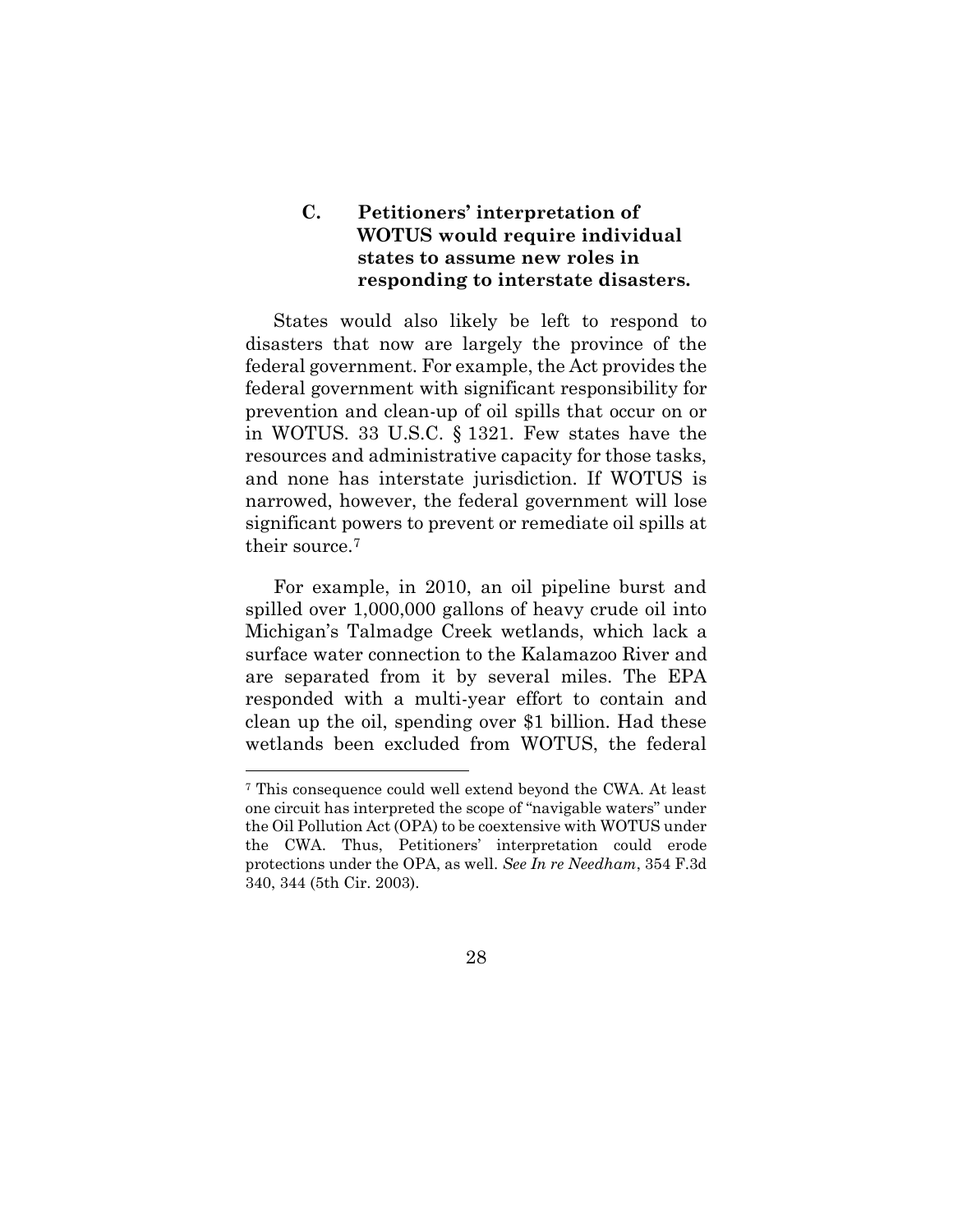<span id="page-40-1"></span>government would not have been able to respond with the Act's tools at the site of the spill. Instead, its efforts could begin only miles away, once the spill had spread to cover 35 miles of the Kalamazoo River. *See Enbridge 2010 Kalamazoo River Oil Spill – Natural Resource Damage Assessment and Restoration*, U.S. FISH & WILDLIFE SERV., https://bit.ly/3NmjEmj.

Petitioners' position would exclude from the Act's scope a wide range of waters with multistate implications that cannot be handled by state, tribal, or local governments alone. That position is inconsistent with the objective of the Act to provide a federal solution to the nationwide challenge of water pollution. *See* 33 U.S.C. §§ 1251(a), (d).

<span id="page-40-0"></span>\* \* \*